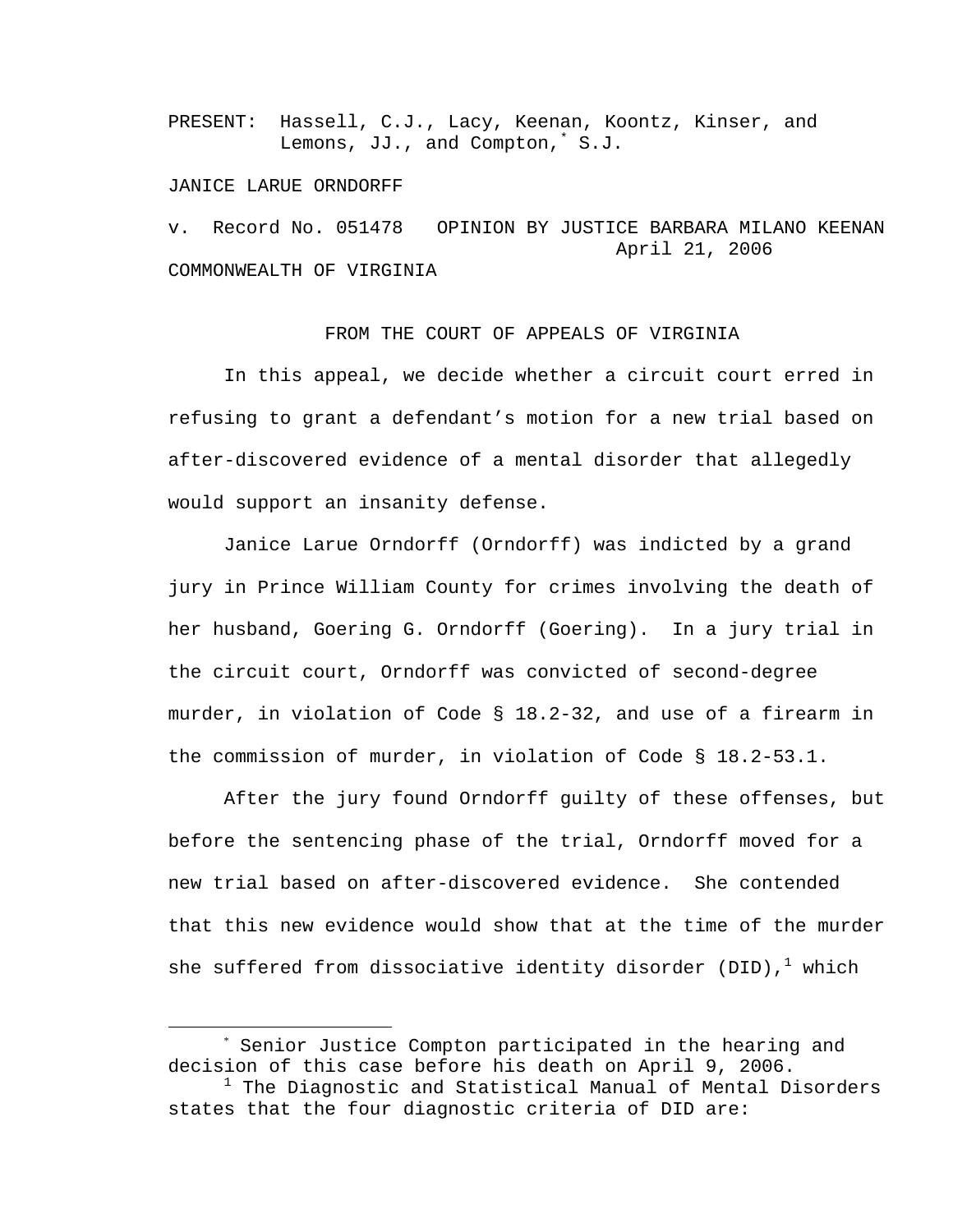she alleged would support an insanity defense. At Orndorff's request, the circuit court agreed to delay ruling on the motion for a new trial until after the completion of the sentencing phase. The jury fixed Orndorff's sentence at 32 years' imprisonment for the murder and three years' imprisonment for the firearms offense. The circuit court denied Orndorff's motion for a new trial and imposed sentence in accordance with the jury verdict.

A divided panel of the Court of Appeals reversed the circuit court's judgment and vacated the two convictions, holding that the circuit court abused its discretion in denying the motion for a new trial, and remanded the case to the circuit court. Orndorff v. Commonwealth, 44 Va. App. 368, 605 S.E.2d 307 (2004). After the Court of Appeals granted the Commonwealth's petition for a rehearing en banc, a majority of

(A) [t]he presence of two or more distinct identities or personality states (each with its own relatively enduring pattern of perceiving, relating to, and thinking about the environment and self)[;] (B) [a]t least two of these identities or personality states recurrently take control of the person's behavior[;] (C) [i]nability to recall important personal information that is too extensive to be explained by ordinary forgetfulness[; and] (D) [t]he disturbance is not due to the direct physiological effects of a substance, (e.g., blackouts or chaotic behavior during [a]lcohol [i]ntoxication) or a general medical condition, (e.g., complex partial seizures).

The American Psychiatric Association, Diagnostic and Statistical Manual of Mental Disorders § 300.14, at 487 (4th ed. 1994).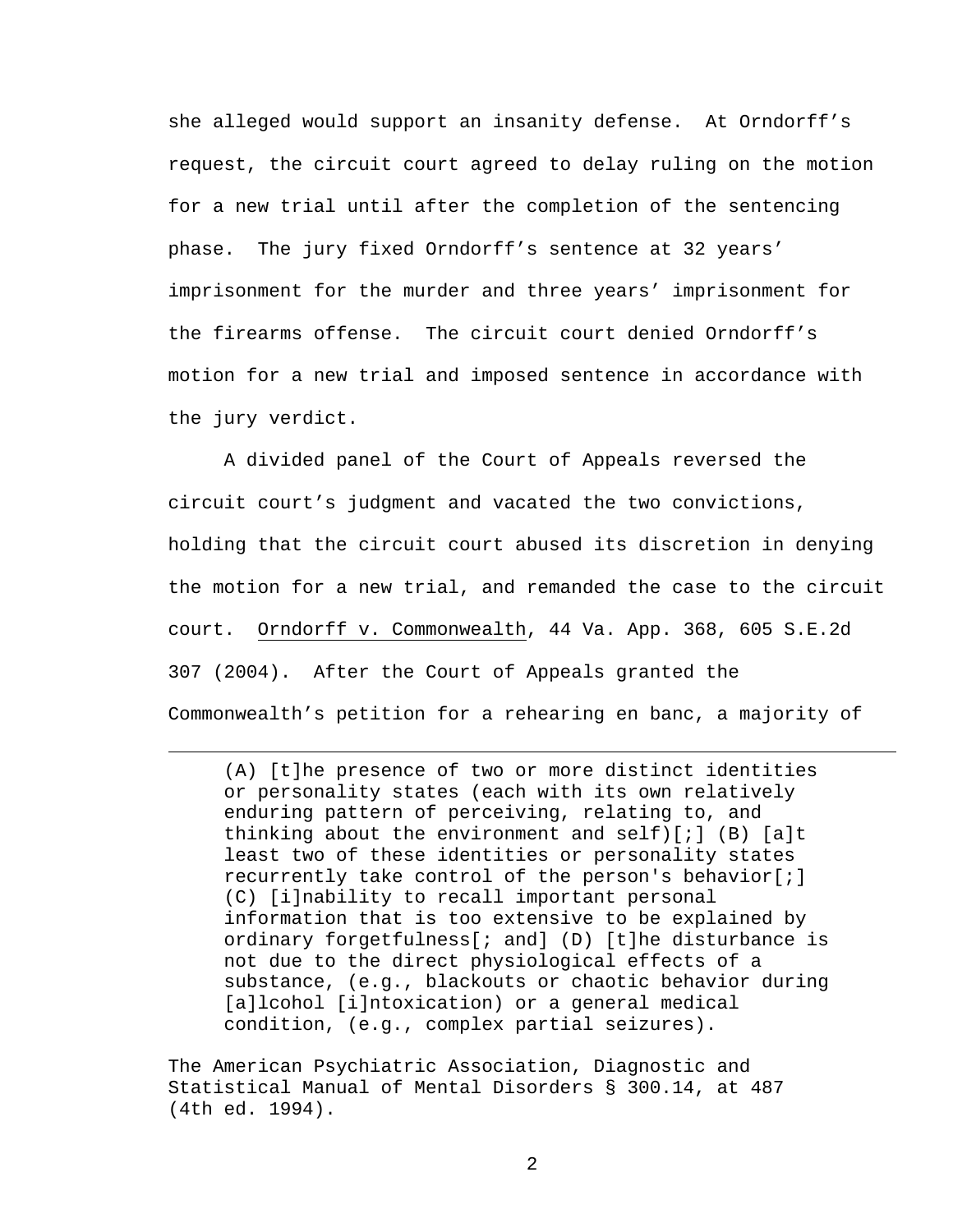the Court of Appeals approved the circuit court's denial of the motion for a new trial and affirmed the circuit court's judgment. Orndorff v. Commonwealth, 45 Va. App. 822, 613 S.E.2d 876 (2005).

I.

The evidence at trial showed that Orndorff and Goering were married in 1993. By early 2000, they were experiencing serious problems in their marriage. Orndorff contacted her mother-inlaw frequently and expressed concerns about Goering's fidelity. Goering's mother testified that Orndorff said that she would see "[her husband] dead before he [left her] for another woman." However, Goering's mother stated that she was not alarmed by the threat and noted that Orndorff also "consistently [stated] that she loved Goering" and that "he's [her] whole life and that's what [she] live[s] for."

Also during this period, Orndorff contacted Thomas G. Underwood, a friend and attorney who previously had represented both Orndorff and Goering. Orndorff expressed concern about Goering's drinking and possible infidelity, as well as the safety of her two sons from a previous marriage who still lived at home. Orndorff asked Underwood to represent her in a potential divorce proceeding, but he declined based on his past representation of Goering. Underwood instead agreed to refer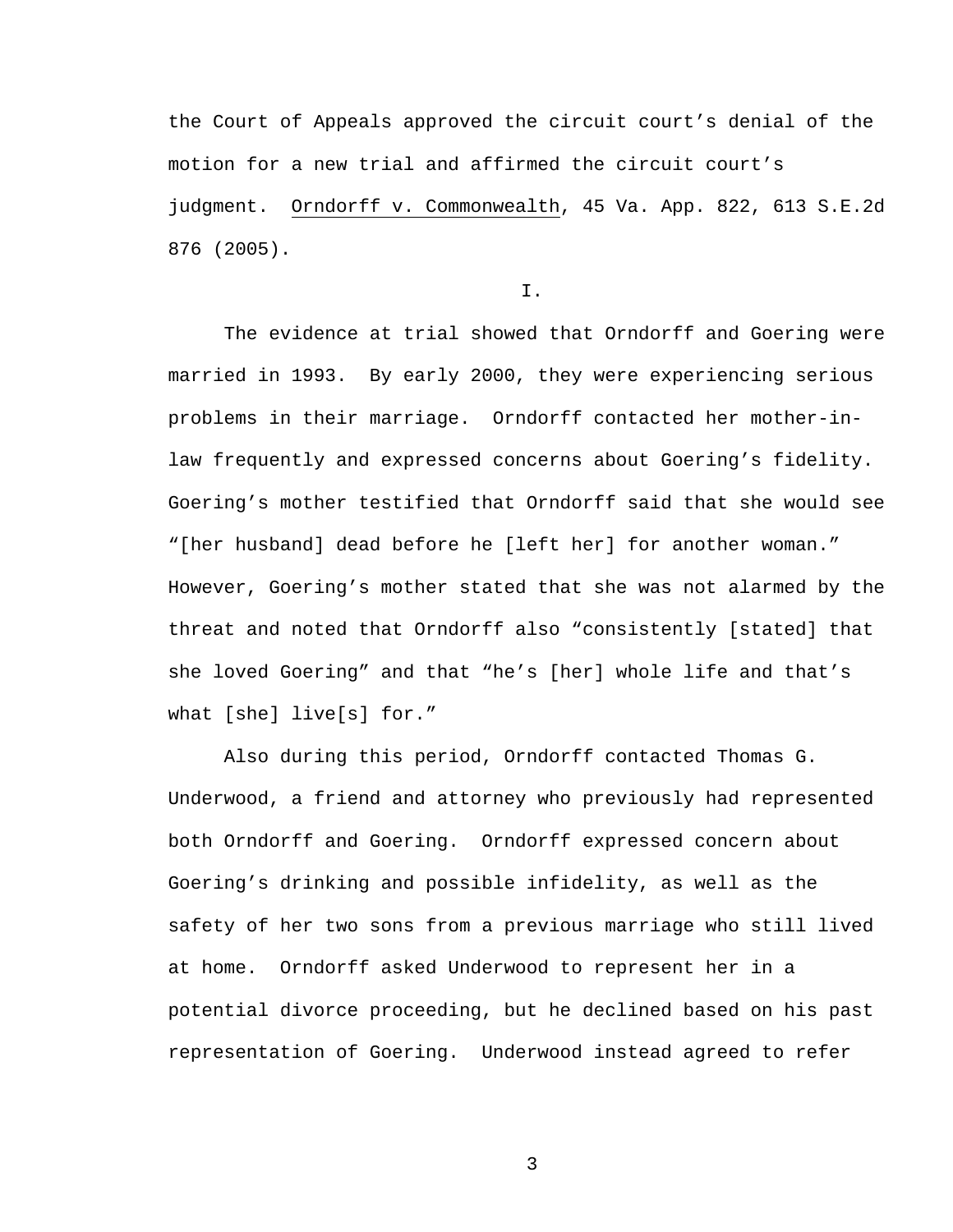her to another lawyer. Orndorff also asked Underwood to prepare a will for her that left all her property to her children.

During the afternoon of March 20, 2000, Underwood informed Orndorff that the lawyer he had recommended was unavailable to meet with her for about a week. Orndorff, sounding unconcerned about the delay, mentioned to Underwood that she and Goering planned to have dinner that evening on the occasion of their anniversary.

Earlier that day, Orndorff's mother-in-law contacted Goering inquiring about the state of his marriage. She testified that her son stated, "[T]hings are worse, I've had all I can take, I'm leaving tonight."

That night, the Orndorffs went to dinner as planned. When they returned home, Judd L. Bond, Orndorff's son, observed Goering yelling and "stomping around." Bond left the house shortly thereafter.

At 8:37 p.m., Orndorff telephoned Underwood and reported that she had shot her husband, stating that he had approached her holding a knife and a baseball bat. She stated that Goering was still alive and asked Underwood to come to the house. After learning that Orndorff had not summoned an ambulance, Underwood told her to contact a "911" operator immediately. Because Orndorff sounded "hysterical," Underwood also telephoned "911" shortly after he finished speaking with her.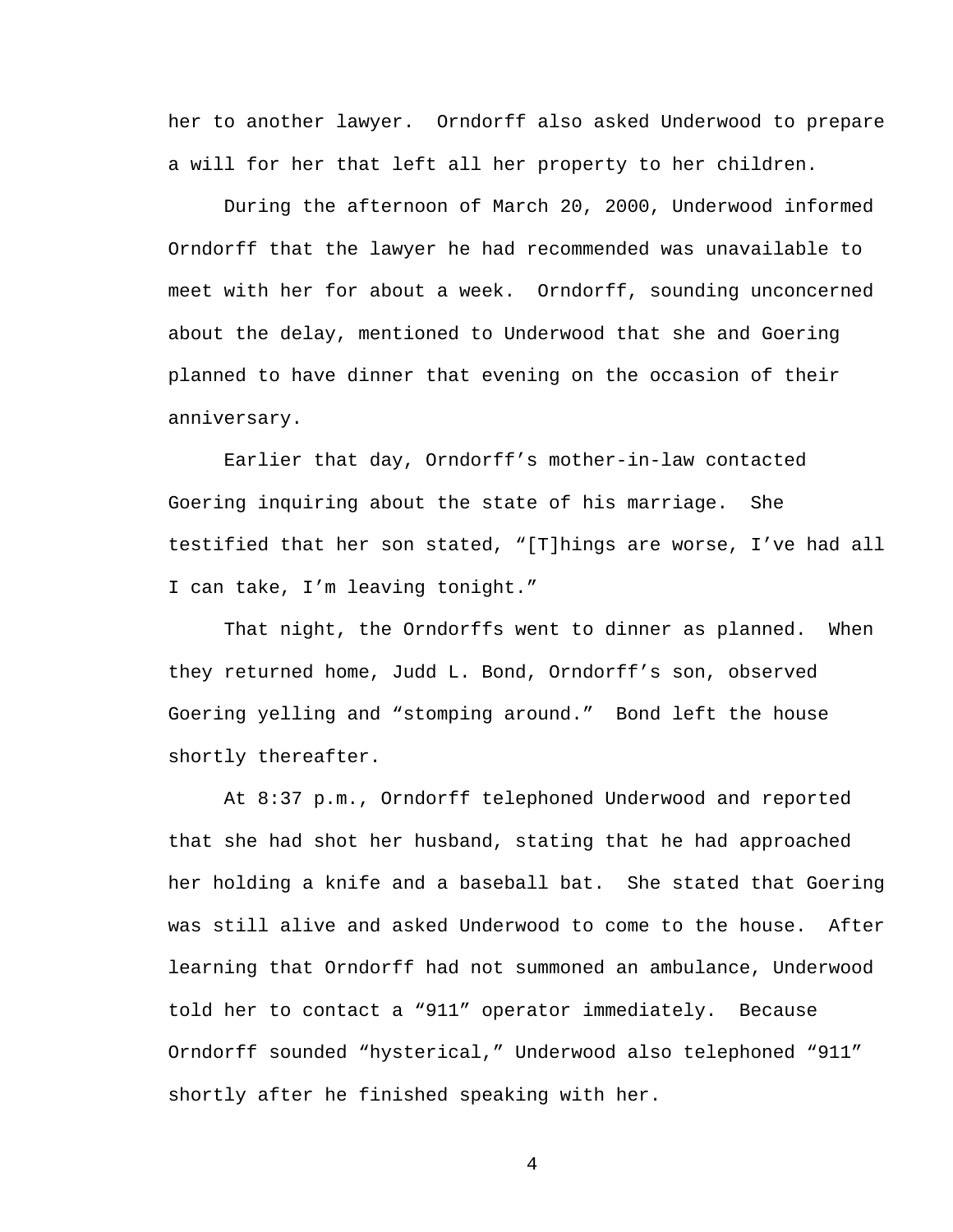At 8:39 p.m., Orndorff spoke with a "911" operator and stated that she had shot her husband after he approached her holding a baseball bat and a knife. She also told the operator that she was afraid to "come out of hiding" in the house because her husband was alive, had gained possession of the gun, and was trying to kill her.

During the approximately hour-long conversation with the "911" operator, Orndorff's tone alternated between lucid and hysterically disoriented. At times, she spoke calmly and called the operator by name. At other times, however, she seemed unable to discern with whom she was speaking. Occasionally, she asked to speak to her "mommy," and at one point appeared to be addressing her mother directly. Several times during the telephone conversation, Orndorff cried hysterically without responding to the operator's questions and repeatedly asked for help, stating, "He is going to kill me."

A transcript of the "911" telephone conversation revealed that several of Orndorff's statements were confusing and contradictory. Orndorff said at one point that she did not know whether she was sitting down. Asked where in the house she was hiding, Orndorff indicated that it was dark and stated that she was unaware of her location. Although Orndorff initially stated that her husband was on the kitchen floor, she later said that she did not know where he was. Additionally, she admitted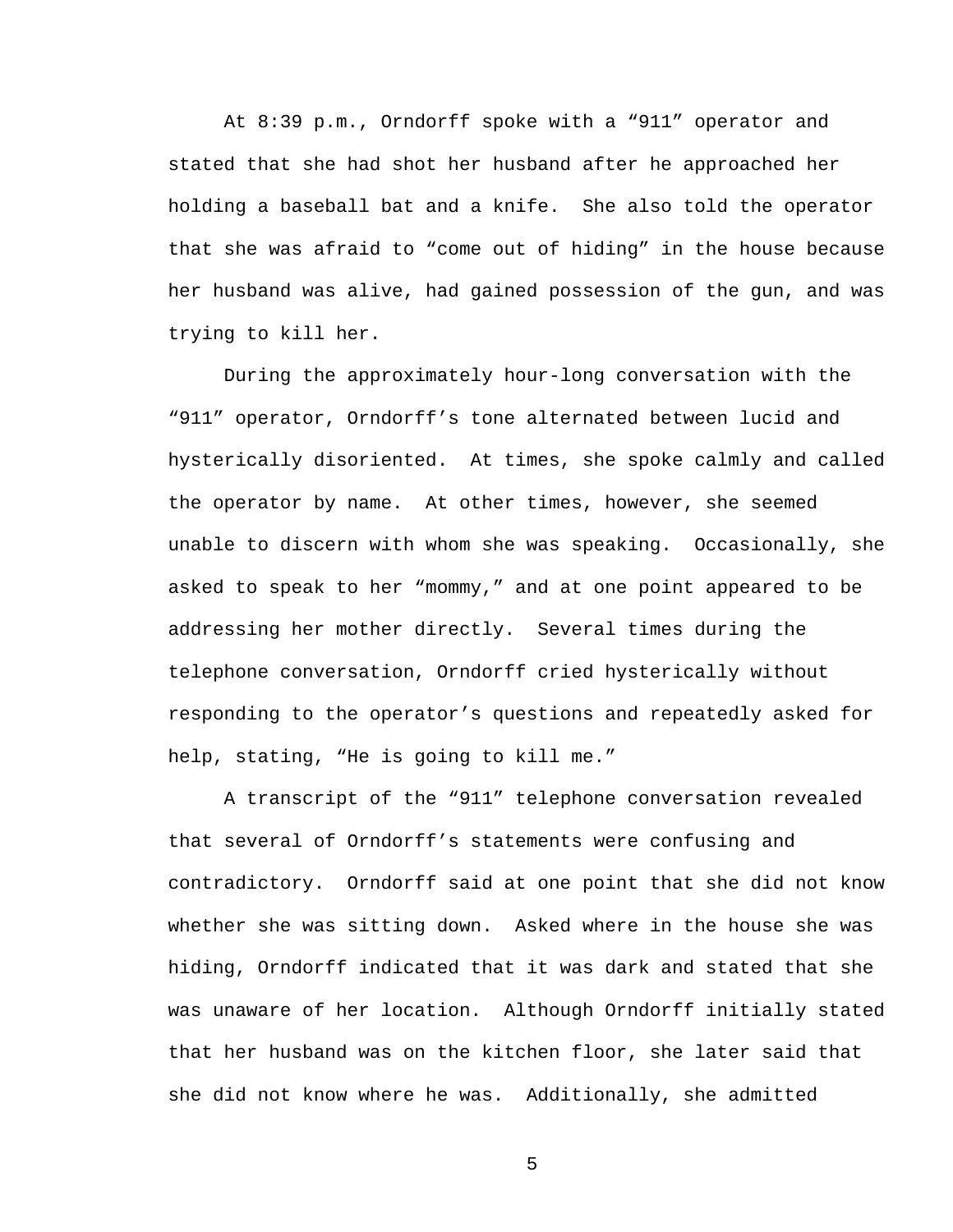knowing Underwood but stated that she had not contacted him that night.

About 9:30 p.m., one of the police officers responding to the Orndorff residence opened the front door. Orndorff approached the door with a cordless telephone in her hand. When the officer signaled for her to come out of the house, she turned around and retreated inside. A few minutes later, Orndorff ran out of the house screaming that her husband was trying to kill her.

Officer Robert J. McHale testified that Orndorff appeared to be "hysterical." Detecting the smell of alcohol, McHale asked her if she had been drinking. She calmly replied that she had consumed a "couple of glasses of wine with dinner," and then resumed her former hysterical demeanor.

The police found Goering's body in the kitchen lying facedown with a baseball bat in the left hand and a knife pinned underneath the body in the right hand. He had been shot five times: once in the left palm, three times in his torso, and once in the top of his head. On a table in the kitchen, the police found a handgun next to a telephone book, which had been opened to a page that included Underwood's telephone number.

The evidence further showed that in July 2000, Orndorff approached Maura J. Workman, with whom both Orndorff and Goering were acquainted. According to Workman, Orndorff said that she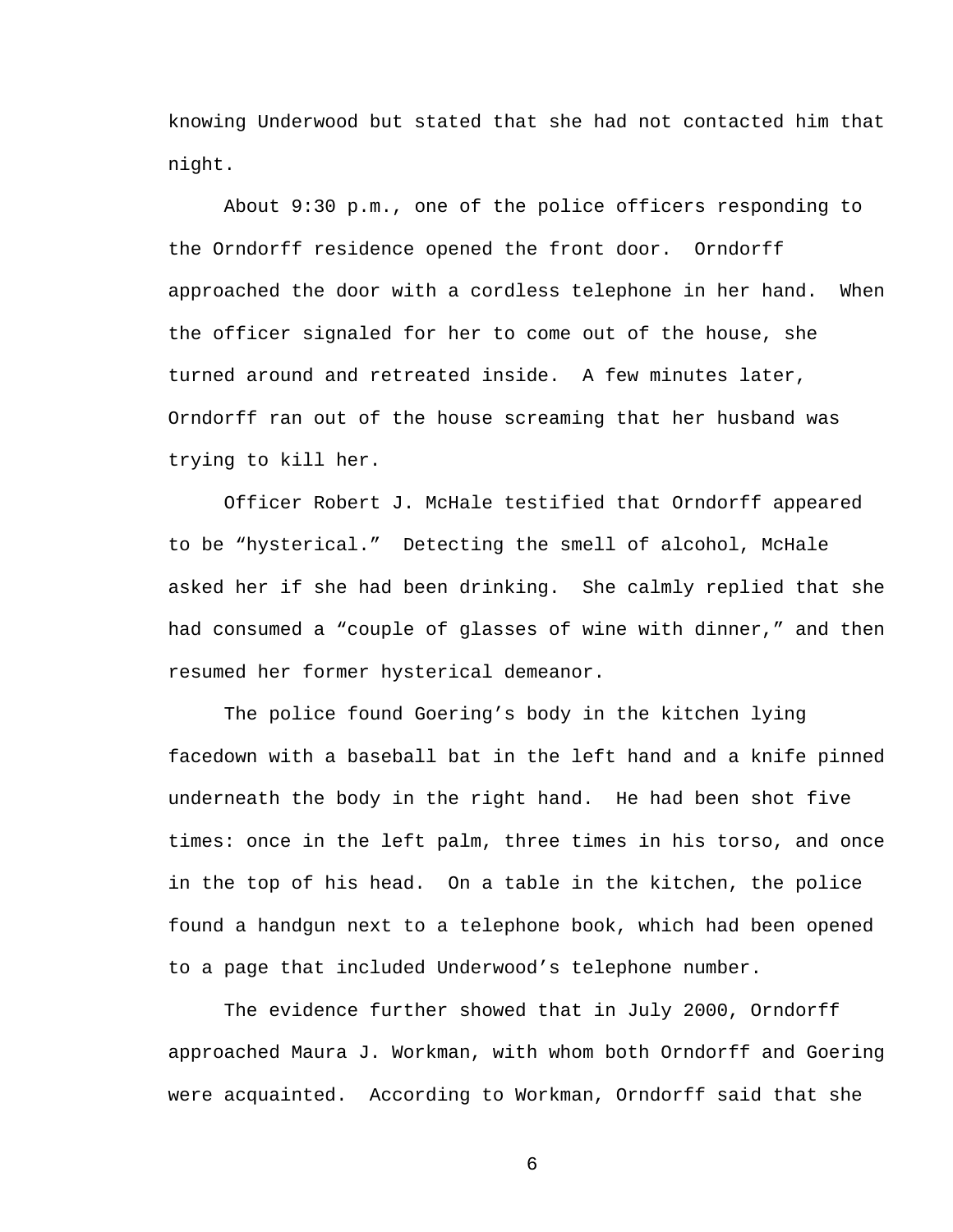was facing imprisonment and offered to pay Workman \$10,000 if she would testify that Goering had physically abused Orndorff. Workman testified that she had never seen Goering act in an abusive manner toward his wife and did not accept Orndorff's offer.

### II.

Orndorff was indicted for the first-degree murder of her husband and for use of a firearm during the commission of murder. Before trial, Orndorff gave notice that she intended to present psychiatric and psychological evidence that she suffered from amnesia after the shooting. She sought to present this evidence to rebut the anticipated argument that her behavior on the night of the murder was calculated to deceive the police. She conceded that her evidence did not support an insanity defense.

At a pretrial hearing on the Commonwealth's motion to exclude this evidence, Orndorff presented testimony from Dr. Susan J. Fiester, a forensic psychiatrist, and Dr. Wilfred G. van Gorp, a clinical psychologist, who both had been retained to assess Orndorff's mental state. After being qualified by the court to present expert testimony, these witnesses testified that Orndorff suffered from various mental disorders, including post-traumatic stress disorder and "dissociative disorder not otherwise specified." Dr. Fiester described that dissociative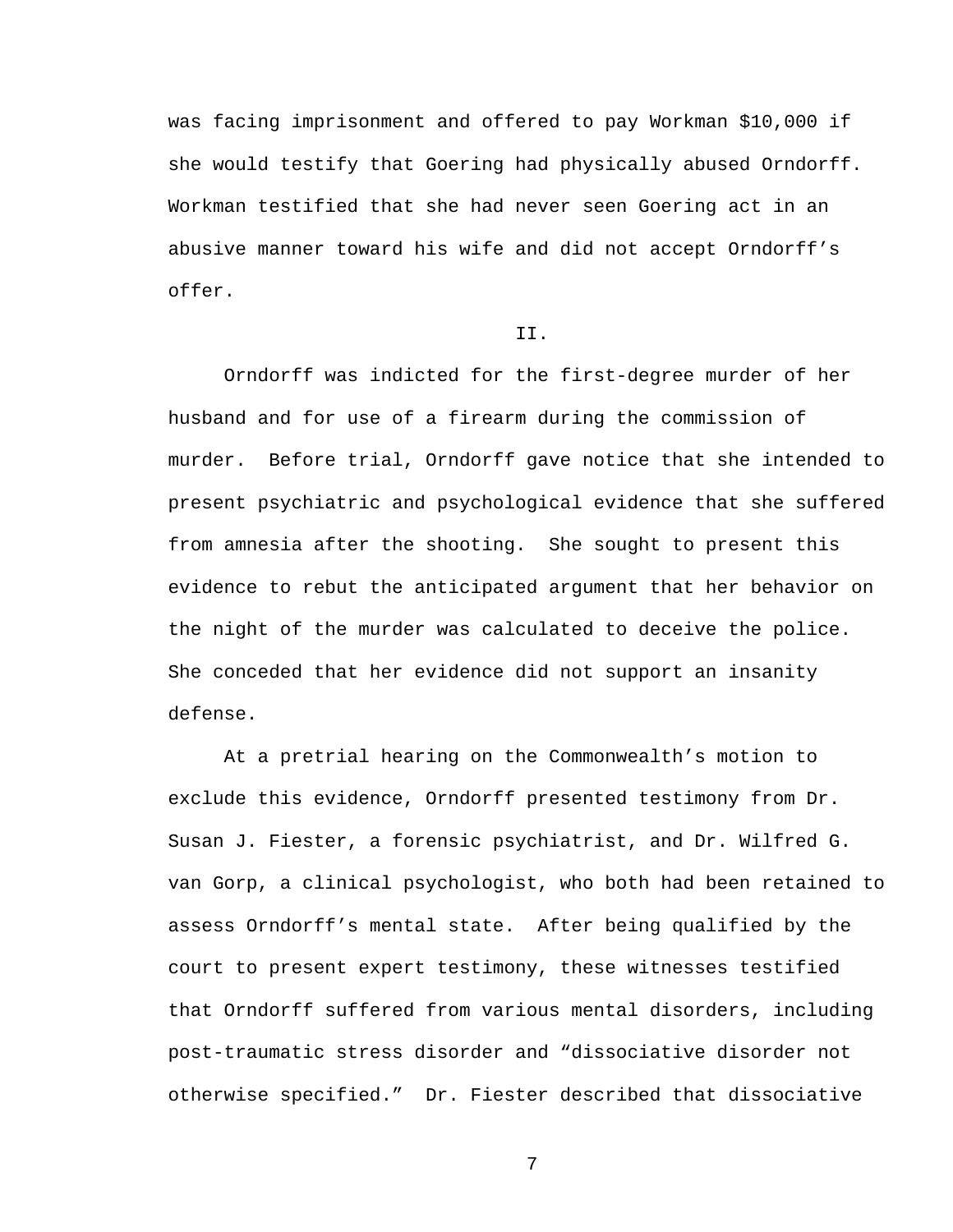disorder as the diagnosis indicated when a patient's symptoms meet many of the criteria of a specific dissociative disorder but do not "fit it exactly." Dr. Fiester and Dr. van Gorp based their diagnoses on personal interviews with Orndorff, Orndorff's inability to remember the events surrounding her husband's death, her behavior during the "911" telephone conversation, transcripts of her interviews with the police, and a review of her prior history.

Dr. Fiester and Dr. van Gorp both testified that Orndorff had a propensity to dissociate, meaning that she periodically divorced her emotions and actions from her conscious awareness, and had experienced a dissociative state caused by the trauma of her husband's death. Neither witness opined that Orndorff suffered from DID or any other mental disorder that allegedly would support an insanity defense. Dr. Fiester stated that she found "no evidence that [Orndorff] was legally insane at the time of the offense" nor any evidence that she killed her husband because of an irresistible impulse. After hearing this evidence, the circuit court ruled that the mental health experts would be permitted to testify about the nature of dissociative amnesia but would not be allowed to testify that they had actually examined or diagnosed Orndorff.

At trial, the Commonwealth argued that Orndorff's postshooting demeanor was a ruse designed to conceal her guilt. The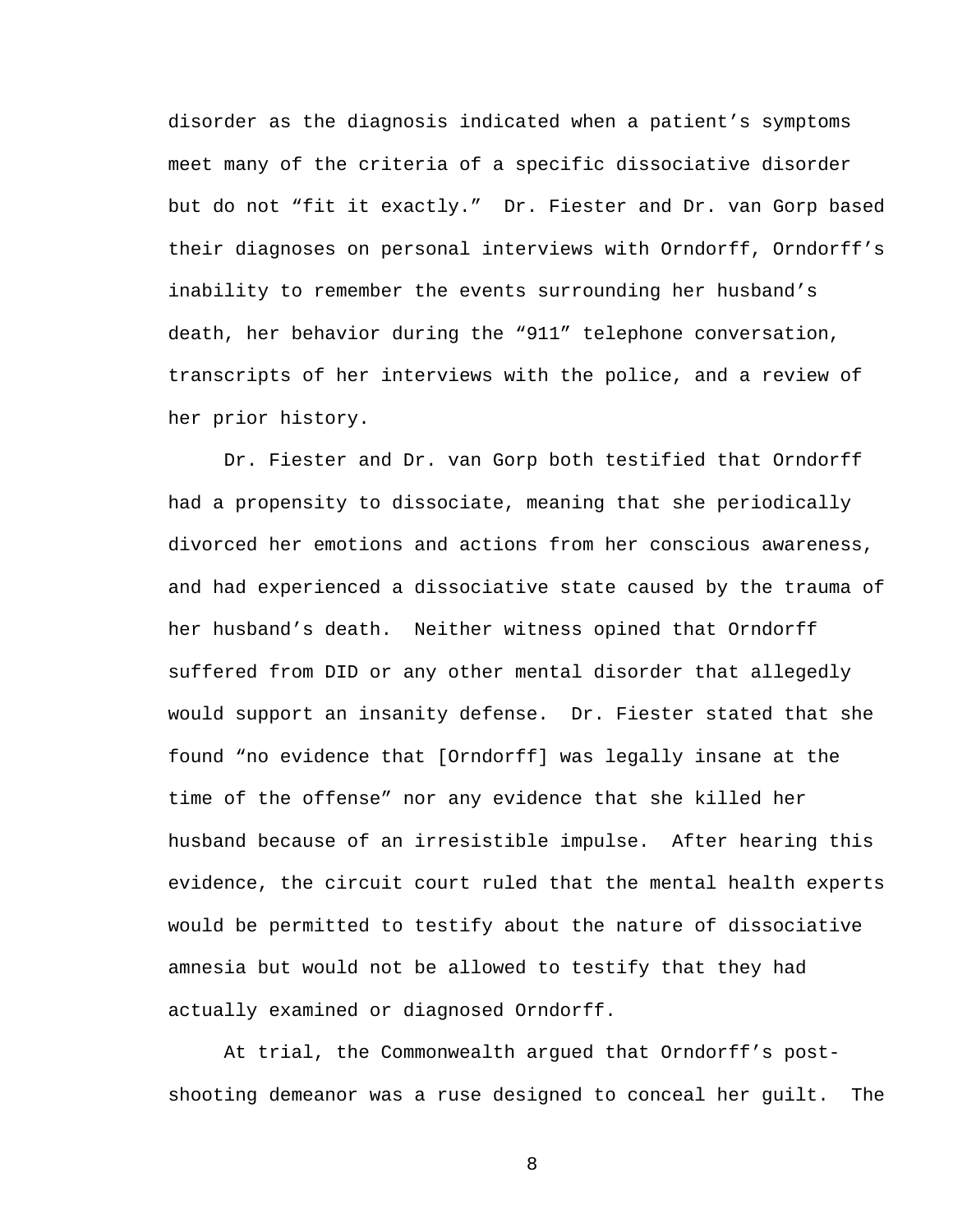Commonwealth presented witnesses who qualified as experts in the fields of autopsy and bloodstain analysis. These witnesses testified that the forensic evidence indicated Orndorff had arranged the weapons in Goering's hands after the shooting. However, Orndorff presented a forensic medical expert, who challenged this assertion and testified that the relative locations of Goering's body and the weapons were physiologically possible. Defense counsel argued that Orndorff shot her husband in self-defense, and that her behavior afterward could be attributed to a dissociative episode caused by the trauma she had just experienced. Consistent with her pretrial representation, Orndorff did not argue that she was legally insane at the time of the offense. The jury found Orndorff guilty of second-degree murder and use of a firearm in the commission of murder.

Shortly after her conviction, before the sentencing phase of the trial was to begin, Orndorff exhibited unusual behavior. She told jail personnel that she was 12 years old and did not belong in the "strict school" because she had done nothing wrong. As a result of this behavior, Orndorff underwent additional mental evaluations.

According to Dr. Fiester, Orndorff was unaware of both her age and location. "Her understanding of the situation," Dr. Fiester testified, "was that she's in dire fear because she's a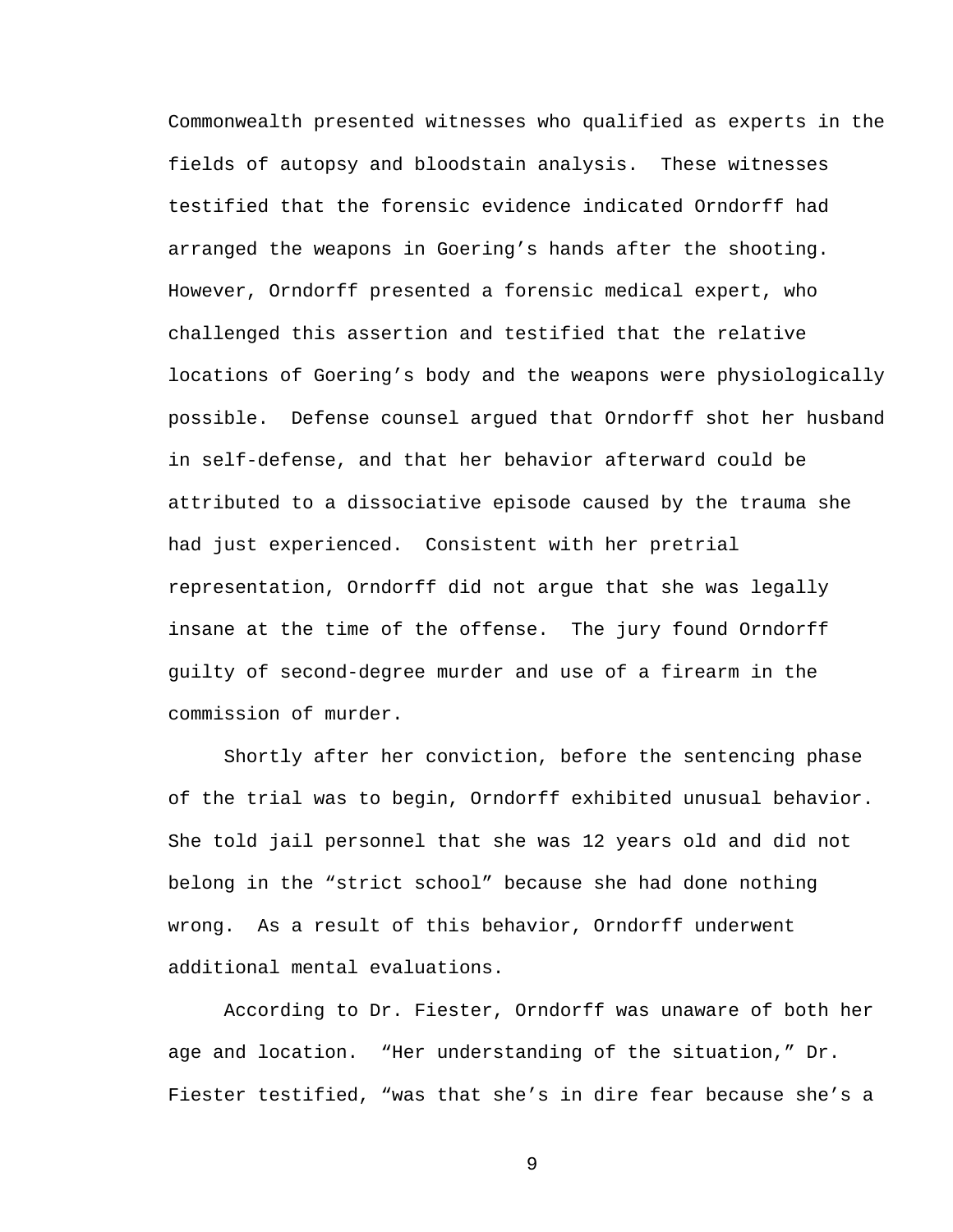child and she's done something wrong and she has no idea what it is and why she's where she is." Dr. Fiester noted that Orndorff's symptoms, in addition to fitting the profile of a dissociative episode, also suggested that she had a psychiatric illness. Dr. Fiester explained:

It could raise the question of whether she might have problems with her reality testing; whether there is a psychotic part of the picture; whether there is what's called a dissociative identity disorder, which is what used to be known in the past as a multiple personality disorder; or some other type of dissociative disorder.

Concluding, Dr. Fiester opined that Orndorff suffered from a "severe mental illness" that rendered her incompetent to assist counsel in her defense.

Dr. van Gorp stated his opinion regarding this new behavior

in a letter to defense counsel:

It is my firm opinion that this decline and abrupt change in [Orndorff's] mental state represents a state of regression and dissociation, producing a fugue-like state in which she has regressed to the identity she had as a child. At the very least, this represents dramatic regression in a person who has seriously dissociated: that is, in lay terms, she has become overwhelmed by the stress of her circumstances, and cannot consciously process what has happened to her. As a response, she has "split off" from her conscious experience, and regressed to a child-like state, now believing she is in school in Union City, Tennessee, where she apparently grew up. This altered identity also raises the possibility of an even more serious condition, in which dissociation is more pervasive, and a multiple personality disorder must be seriously considered and psychologically and psychiatrically ruled out.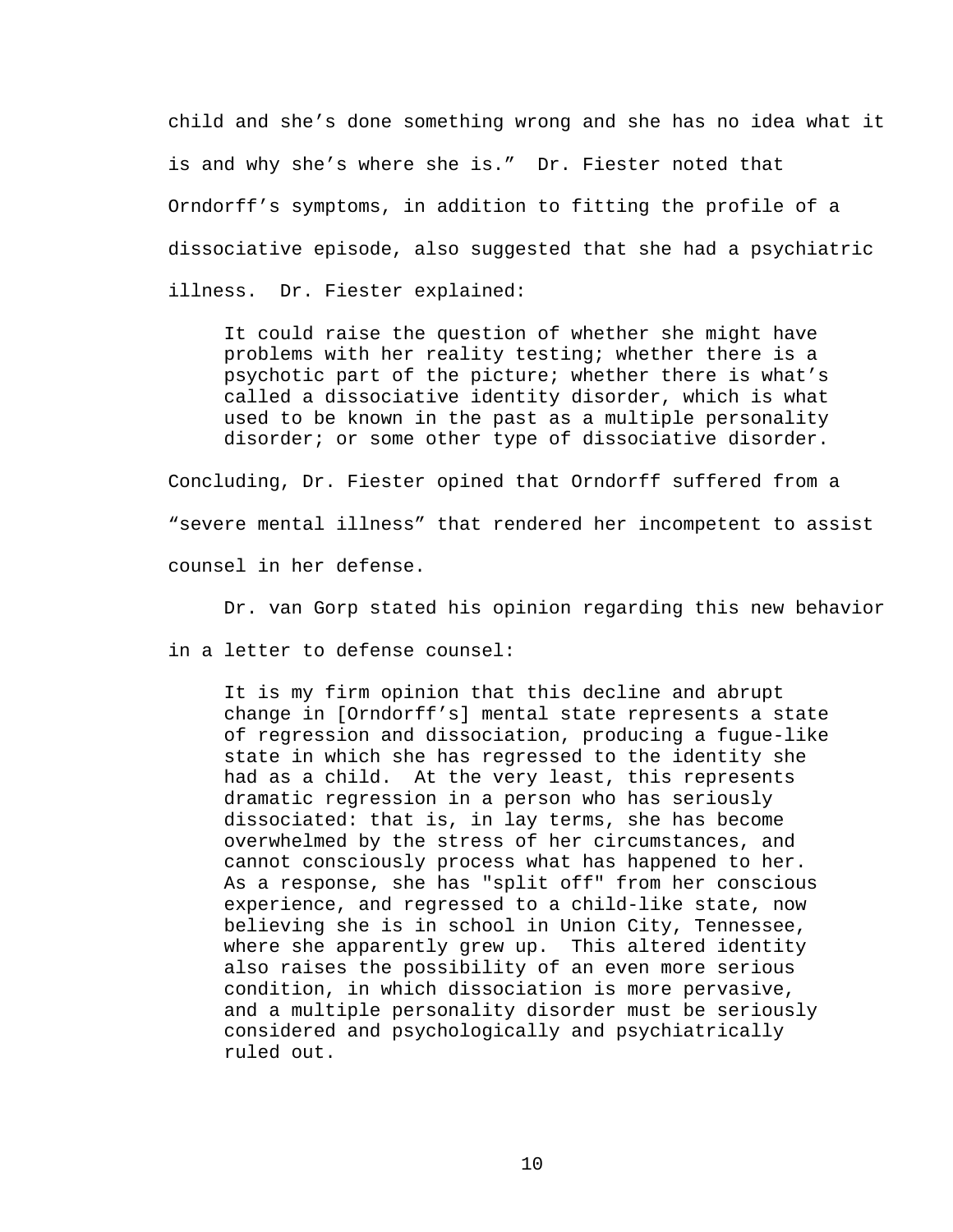Based on these evaluations, the circuit court determined that Orndorff was not competent to participate in the sentencing phase of her trial. The court entered an order committing her to Central State Hospital (Central State) for evaluation and treatment pursuant to Code § 19.2-169.1. Orndorff remained at Central State for eight months under the care of Dr. Greg J. Wolber, a psychologist who headed Central State's forensic evaluation team, and Dr. Daniel Sheneman, the attending psychiatrist for the behavioral unit in which Orndorff was placed. Dr. Sheneman diagnosed Orndorff as having posttraumatic stress disorder**.**

Dr. Wolber conferred with Dr. Paul F. Dell, a clinical psychologist and an authority on dissociative disorders. Dr. Dell diagnosed Orndorff as having DID. After consulting with Dr. Dell, Dr. Fiester and Dr. van Gorp revised their diagnoses and concurred that Orndorff suffered from DID. Dr. Wolber and Dr. Sheneman, however, disagreed with this new diagnosis and concluded that Orndorff did not suffer from DID. After considering these various opinions, the circuit court certified that Orndorff was competent to participate in the sentencing phase of her trial.

Immediately before the sentencing phase began, Orndorff filed a motion for a new trial based on after-discovered evidence. However, defense counsel requested that the circuit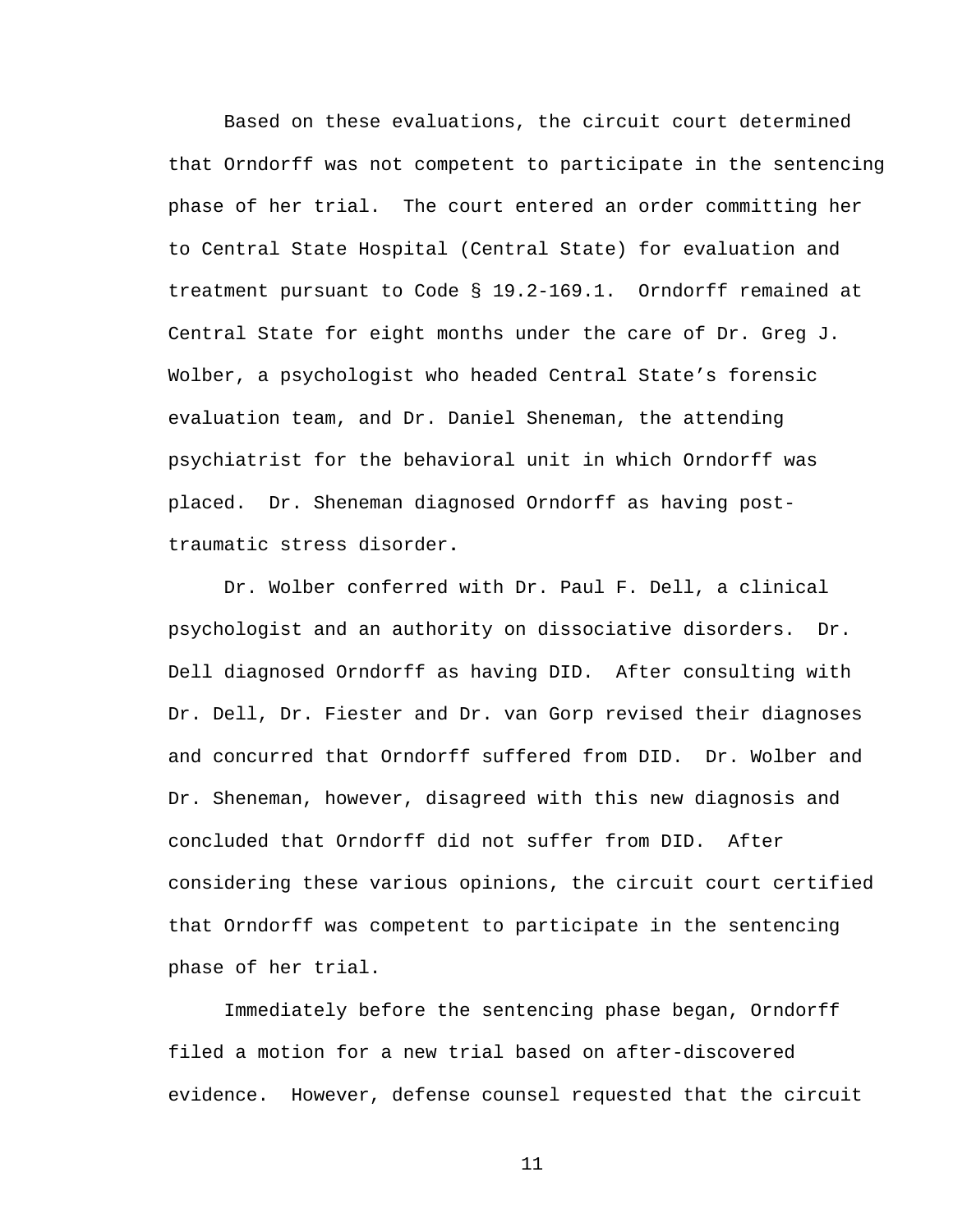court defer its ruling on the motion so that evidence of the new diagnosis of DID could be presented as mitigation evidence during the sentencing phase of the trial. Defense counsel represented that Orndorff would offer that same evidence in support of her new trial motion. The circuit court agreed to this procedure and postponed ruling on the motion for a new trial until the sentencing phase was completed.

During the sentencing phase, Dr. Dell testified that after he observed in Orndorff manifestations of three separate "alter" personalities, he concluded that she suffered from DID. In addition to the host personality of Janice Orndorff, Dr. Dell identified: (1) "Jacob," a strong, forceful male "protector" personality; (2) "Jean Bugineau," a French-speaking personality; and (3) "Janice Nanney," a 12-year-old child. Dr. Dell noted that DID is difficult to diagnose because the "alter" personalities do not appear to be visibly different from the host personality and, being "cautious," do not announce their presence. He testified that Orndorff's "911" telephone conversation contained evidence of her "switching" between personalities.

Dr. van Gorp described the interplay between Orndorff's different personalities, stating that the "alter" personalities are "walled off usually from the conscious experience of the host personality" and each "has his or her own basic memories."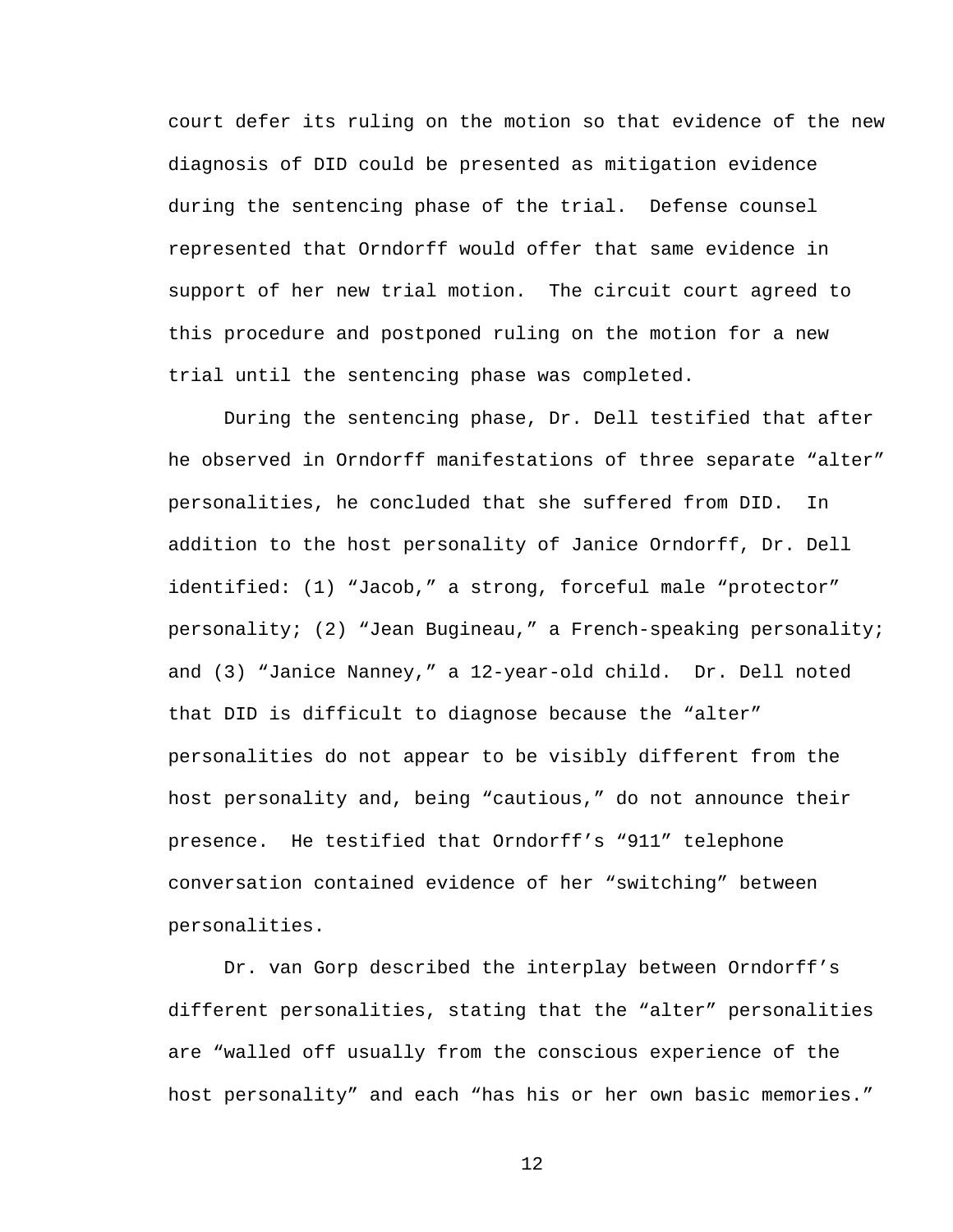According to Dr. van Gorp, DID is an uncommon condition, and it can be difficult to diagnose because the "switching" of personalities that indicates the presence of the illness only occurs during periods of stress. Dr. van Gorp noted that, in retrospect, Orndorff's comments during the "911" conversation were consistent with those likely made by one suffering from DID. However, he stated that the only indicators at that time of a possible DID condition were the references to "mommy," which, standing alone, were insufficient to establish a diagnosis of DID.

Dr. Fiester testified that she was only able to reach a diagnosis of DID after witnessing Orndorff present "as a twelveyear-old girl" following her conviction and on learning of the repeated reemergence of that same "alter" personality. According to Dr. Fiester, the manifestation of an "alter" personality is necessary for a diagnosis of DID. In response to testimony that Orndorff told others that she could "make herself be twelve years old," Dr. Fiester stated that persons suffering from DID are often frightened by its effects and want to believe that they have control over the process even though they do not.

Dr. Richard J. Loewenstein, a psychiatrist and authority on trauma disorders and dissociative disorders, also diagnosed Orndorff as having DID after witnessing her childlike and protector "alter" personalities. Noting that most individuals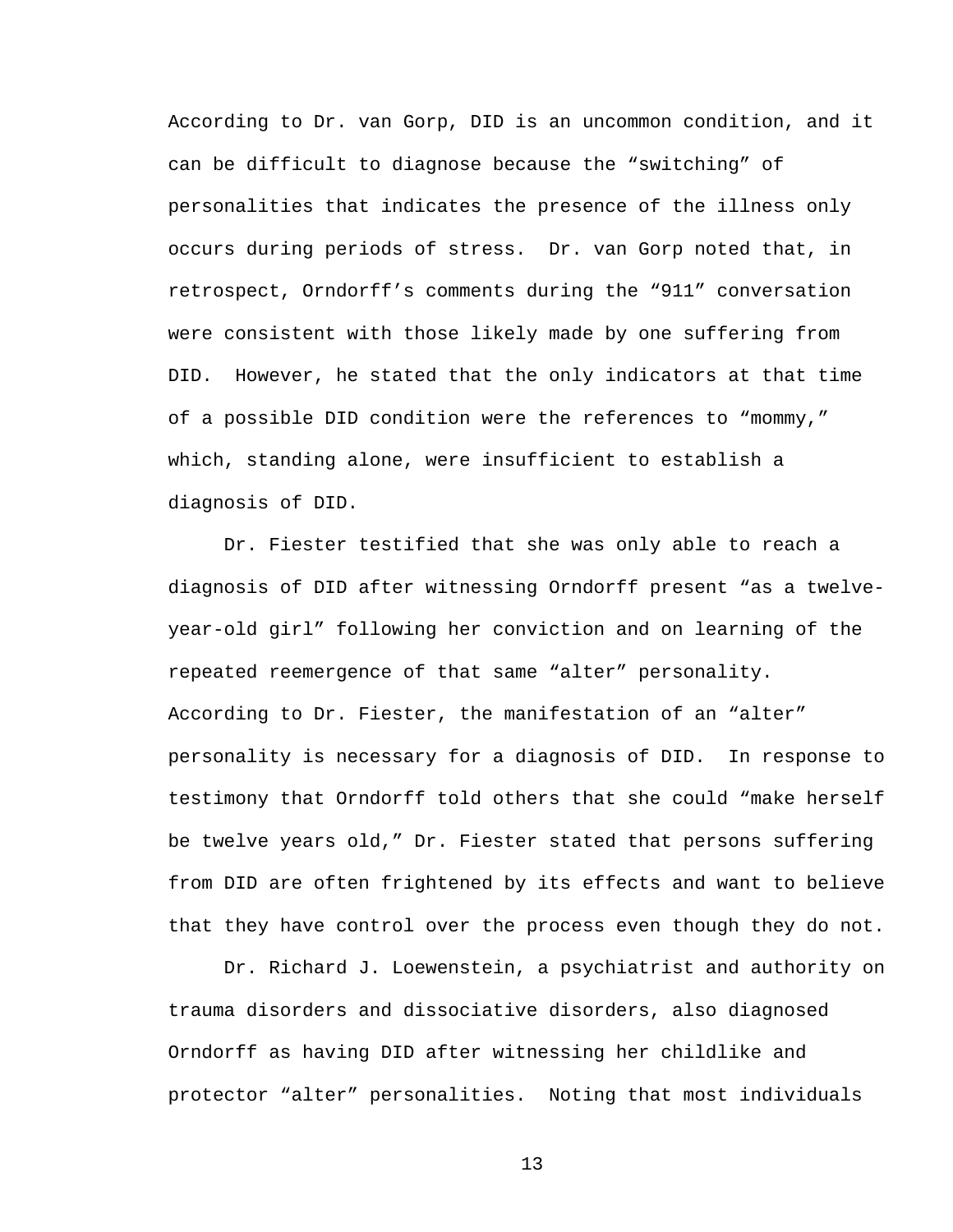suffering from DID report a history of significant childhood trauma, Dr. Loewenstein testified that Orndorff told him that her mother had whipped Orndorff with a switch and locked her alone in a room for long periods when she was a child. Orndorff, however, had not previously reported this history to her other doctors.

Dr. Loewenstein remarked that other episodes from Orndorff's past also were consistent with symptoms of DID. He cited the fact that over a period of several years, Orndorff had been observed in a trance-like state, had been forgetful on a chronic basis, and had experienced behavioral "swings."

According to Dr. Loewenstein, the Janice, or "host," personality had no memory of shooting her husband, but a "protector alter" appeared to have a clear recollection. Dr. Loewenstein was able to observe one of the "protector alters," who stated that it and the "Jean alter" had done the shooting. Dr. Loewenstein opined that "at the time of the murder, [Orndorff] was overwhelmed by symptoms of [DID]" and therefore "her mental state at the time of the crime should lead to a finding of legal insanity by Virginia law under the 'irresistible impulse' test of the insanity statutes." All medical expert witnesses presented by the defense testified that they did not believe that Orndorff was malingering.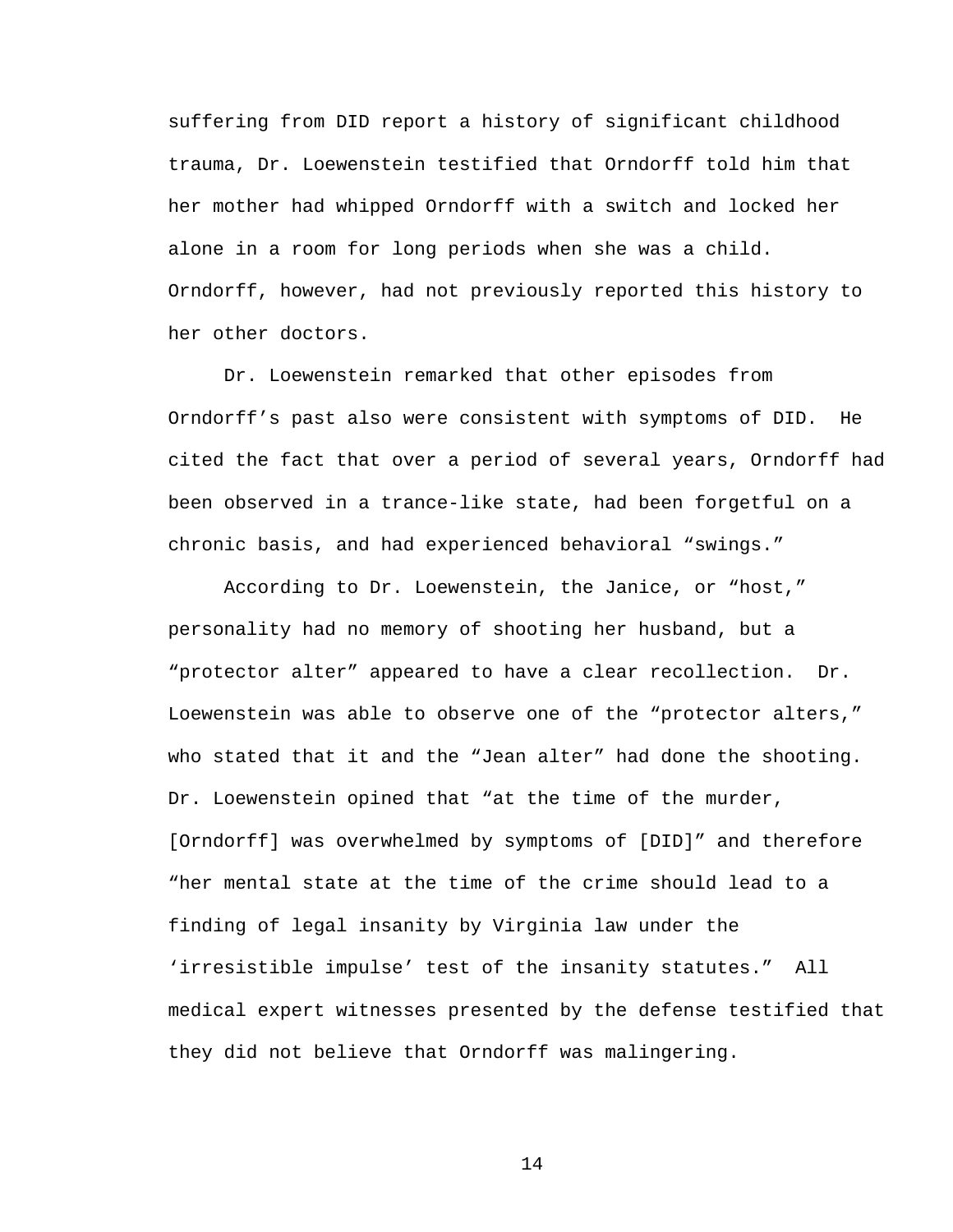Dr. Sheneman testified that he only observed the manifestation of the 12-year-old persona in Orndorff and stated that he was not convinced that this presentation qualified as a distinct identity. As a result, he explained that he did not think that Orndorff met the criteria for DID. Dr. Sheneman also testified that the childhood abuse Orndorff described was not of the severe type normally found in people suffering from DID.

The Commonwealth also presented the testimony of Angela M. Valentine, who was Orndorff's cellmate before Orndorff was committed to Central State and upon Orndorff's return to the jail. Valentine testified that Orndorff said that "she could act like she was twelve years old when she got good and ready . . . so she could, you know, beat the doctors at Central State."

During the competency hearing and the sentencing phase of the trial, Orndorff disrupted the proceedings with verbal outbursts, challenging statements made by the prosecutors. After hearing all the evidence, the jury returned its sentencing verdict, and the circuit court denied Orndorff's motion for a new trial. The court stated that Orndorff had failed to show that she could not have obtained the evidence of her DID condition for use at trial through the exercise of reasonable diligence, and that she failed to demonstrate that this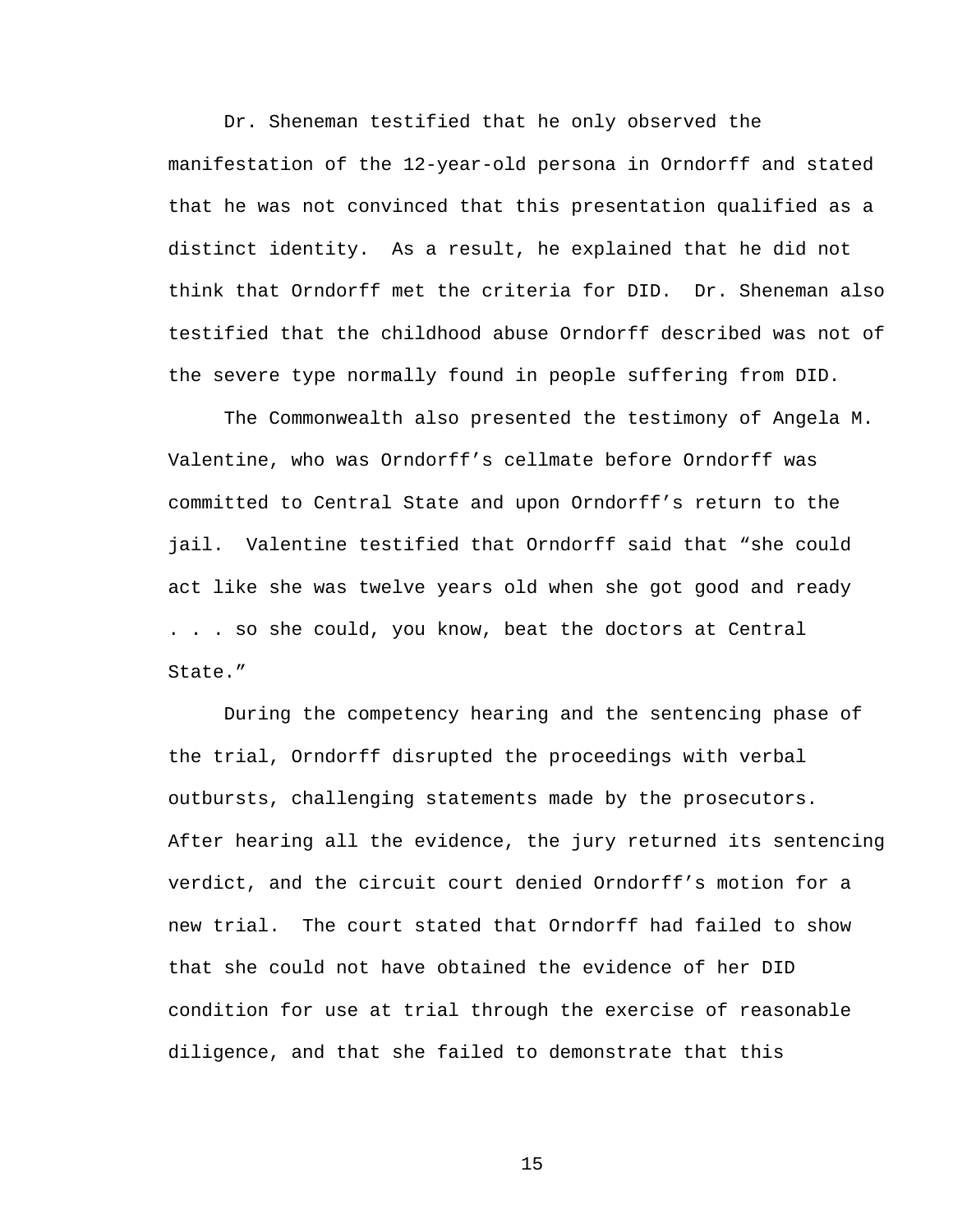additional evidence should produce an opposite result in another trial. The court noted:

In part, I conclude that [such evidence] would not produce opposite results on the merits at another trial because the jury did, in fact, hear all this. They heard[,] in essence, her entire position, that she had DID, that there were multiple personalities, in fact, . . . another personality is the one that committed the murder . . . .

The circuit court sentenced Orndorff in accordance with the jury verdict. Orndorff appealed from the circuit court's judgment.

## III.

The Court of Appeals' panel that reversed and vacated Orndorff's convictions concluded that she met the "reasonable diligence" requirement for a new trial set forth in Odum v. Commonwealth, 225 Va. 123, 130, 301 S.E.2d 145, 149 (1983). Orndorff, 44 Va. App. at 400, 605 S.E.2d at 323. Addressing the Odum "materiality" requirement, the panel held that "the [circuit] court abused its discretion in relying on the jury's apparent rejection of Orndorff's mitigating evidence at sentencing as grounds for concluding that such evidence would not produce a different result at the guilt phase." Id. at 401- 02, 605 S.E.2d at 324. The panel stated that it is "no surprise [that already] having found Orndorff to be a murderer and a liar, the jury apparently found her belated mitigating evidence of insanity unpersuasive." Id. at 402, 605 S.E.2d at 324. The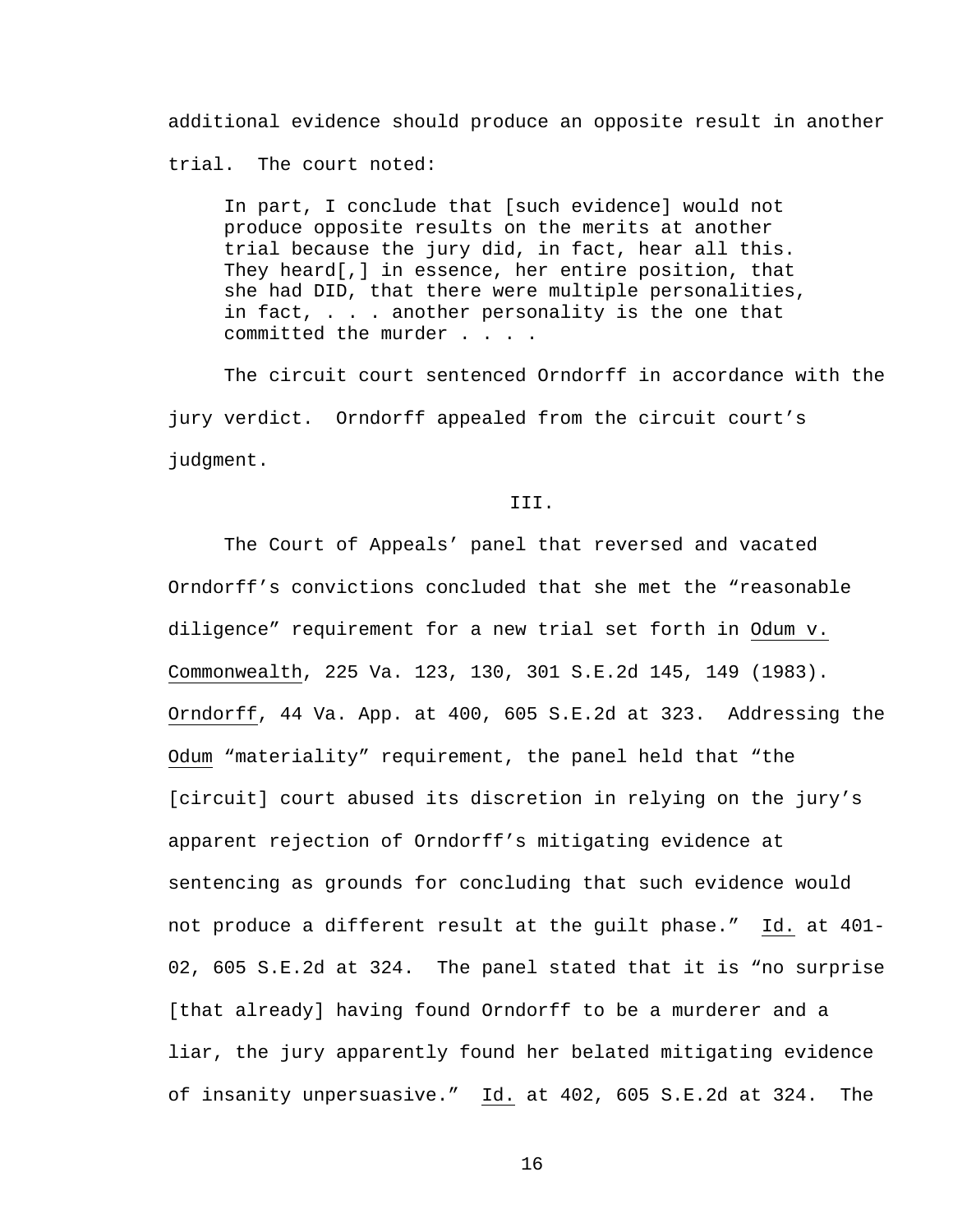panel then assumed the truth and accuracy of Orndorff's afterdiscovered evidence and held that such evidence "present[s] a viable defense of legal insanity under the doctrine of irresistible impulse" and would produce opposite results on the merits at another trial. Id. at 404, 605 S.E.2d at 325.

In reaching a different result on rehearing en banc, the Court of Appeals first concluded that the circuit court did not err in holding that Orndorff was competent to stand trial in the sentencing phase. Orndorff, 45 Va. App. at 845-46, 613 S.E.2d at 887-88. Second, the Court observed that Orndorff had exhibited symptoms of DID prior to trial, including the "911" telephone conversation in which she asked for her "mommy" while speaking to an operator. Thus, the Court held that the posttrial "diagnosis of DID was really just a different diagnosis of a known condition" that could have been made before trial in the exercise of reasonable diligence. Id. at 841-42, 613 S.E.2d at 885-86.

Finally, the Court of Appeals concluded that the circuit court did not abuse its discretion in relying on the jury's apparent rejection of the after-discovered evidence at sentencing as the basis for concluding that Orndorff failed to show that the new evidence should produce opposite results at another trial. Id. at 844, 613 S.E.2d at 887. The Court observed that the jury heard conflicting expert testimony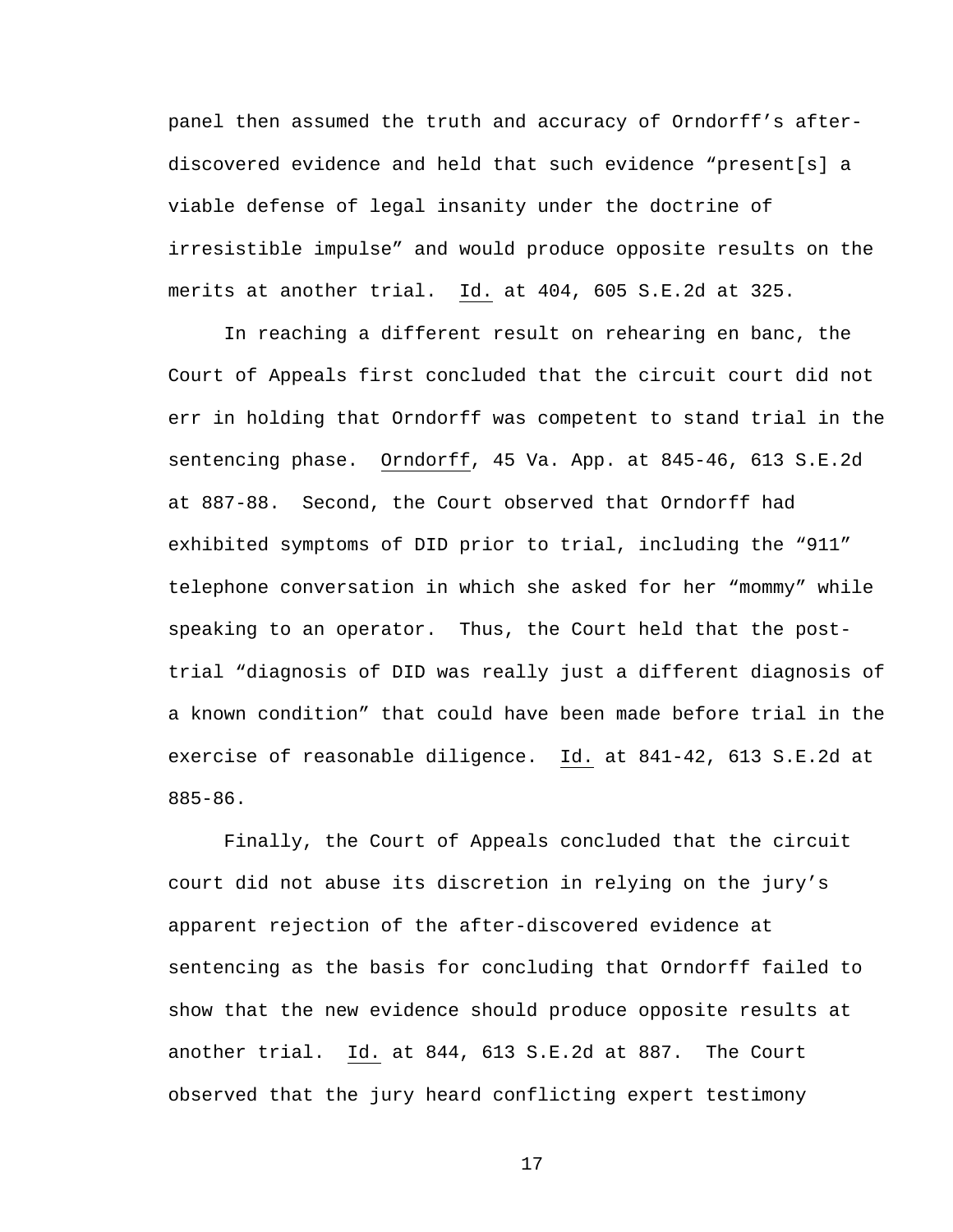concerning whether Orndorff met the diagnostic criteria for DID, as well as testimony from Valentine, Orndorff's cellmate, that Orndorff bragged about being able to manipulate her behavior at will. Id. at 843, 613 S.E.2d at 886. Concluding that "the jury discounted the new diagnosis of DID and sentenced [Orndorff] to far in excess of the minimum sentence for the offense," the Court of Appeals held that "[a] new trial presenting the same evidence to a new jury would not produce a different result." Id. at 843-44, 613 S.E.2d at 886-87. We awarded Orndorff an appeal.

#### IV.

We first consider whether the circuit court erred in holding that Orndorff was competent to stand trial in the sentencing phase after being treated at Central State. Orndorff argues that the evidence showed that she was not competent at this point in the trial, and that the dissociative episodes she experienced during the sentencing phase further support this conclusion. We disagree with Orndorff's arguments.

Under Code § 19.2-169.1(E), the party alleging that a criminal defendant is incompetent to participate in her defense bears the burden of proof on this issue by a preponderance of the evidence. The determination whether a defendant is competent is based on whether the defendant lacks substantial capacity to understand the criminal proceedings against her or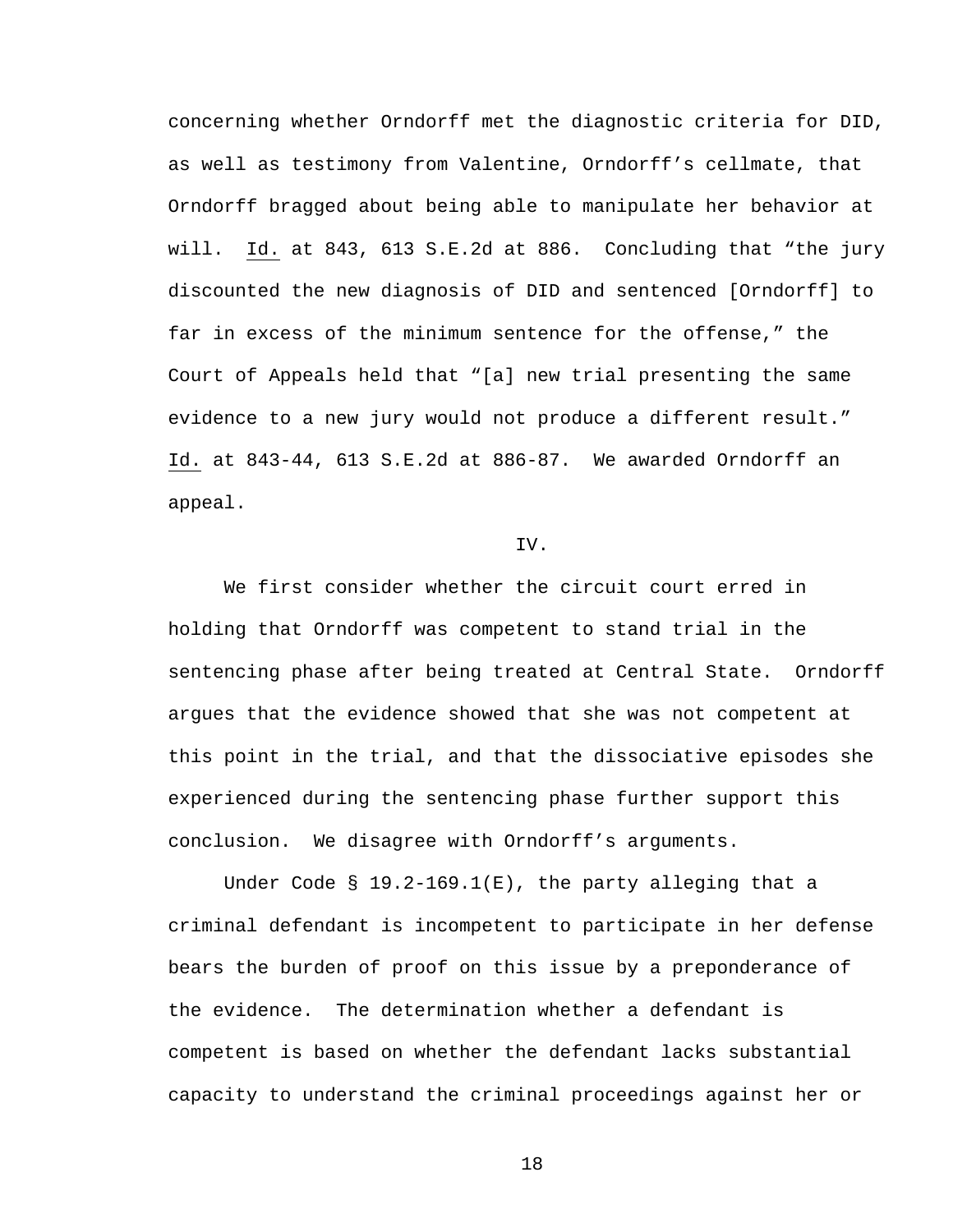is incapable of assisting counsel in her defense. Id.; Burns v. Commonwealth, 261 Va. 307, 336, 541 S.E.2d 872, 891 (2001). The United States Supreme Court has explained in greater detail that the standard for competency to stand trial "is whether the defendant has 'sufficient present ability to consult with [her] lawyer with a reasonable degree of rational understanding' and has 'a rational as well as factual understanding of the proceedings against [her].' " Godinez v. Moran, 509 U.S. 389, 396 (1993) (quoting Dusky v. United States, 362 U.S. 402, 402 (1960) (per curiam)).

The determination whether a criminal defendant is competent to stand trial is a question of fact that will not be disturbed on appeal unless plainly wrong. See United States v. Robinson, 404 F.3d 850, 856 (4th Cir. 2005); United States v. Verduzco-Martinez, 186 F.3d 1208, 1211 (10th Cir. 1999); see also Bailey v. Commonwealth, 259 Va. 723, 746, 529 S.E.2d 570, 583-84 (2000). In conducting our review, we consider the evidence in the light most favorable to the Commonwealth, the prevailing party on this issue in the circuit court. Dixon v. Commonwealth, 270 Va. 34, 37, 613 S.E.2d 398, 399 (2005); Tucker v. Commonwealth, 268 Va. 490, 492, 604 S.E.2d 66, 67 (2004).

We hold that the circuit court's competency determination is supported by the evidence and is not plainly wrong. The court received evidence from Dr. Wolber and Dr. Sheneman, who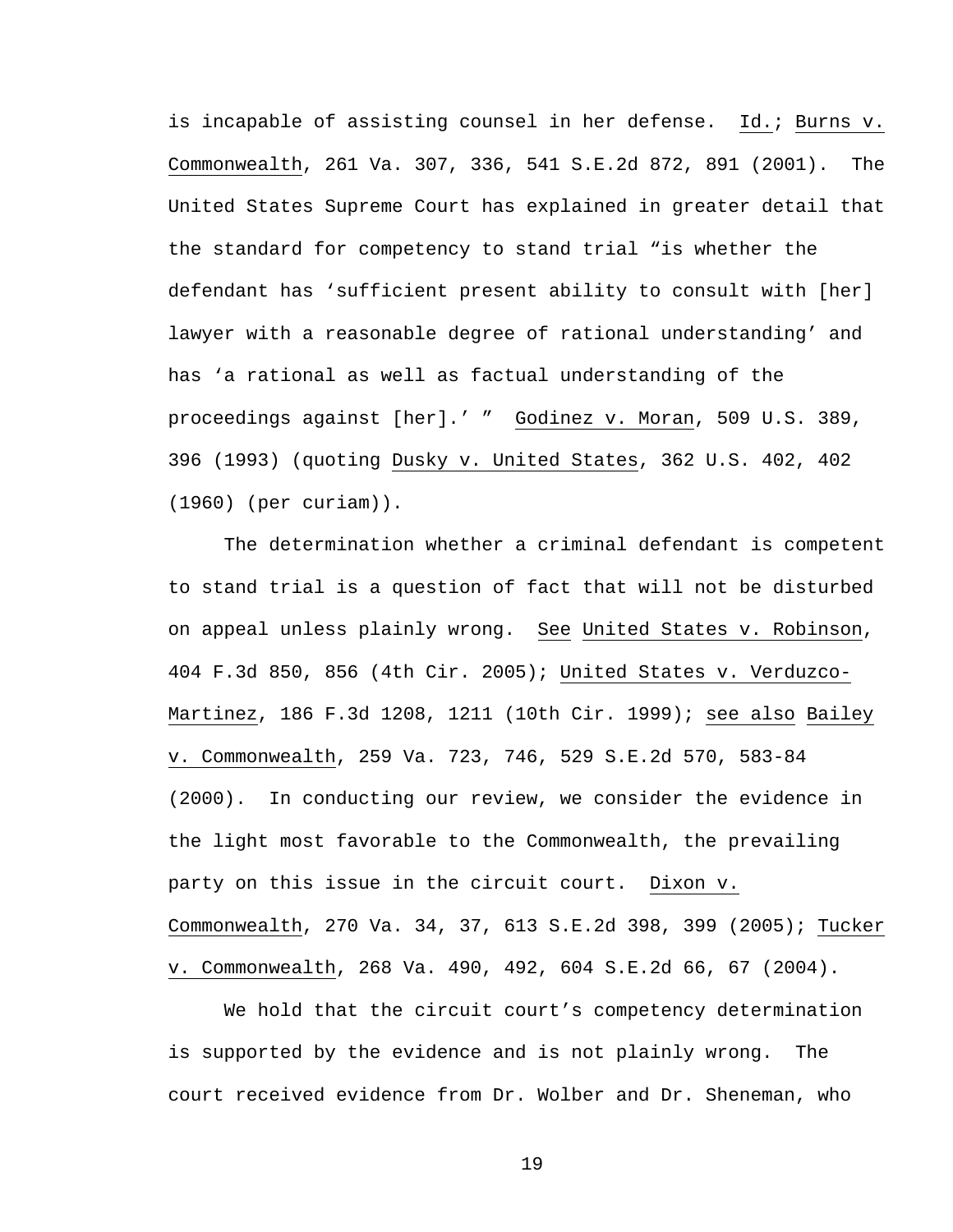each concluded that Orndorff did not suffer from DID but had several less serious conditions, including post-traumatic stress disorder, which did not render her unable to understand the proceedings or to assist counsel in her defense. These witnesses reached their conclusions during extensive contact with Orndorff over the eight-month period that she remained at Central State. After assessing the progress of Orndorff's treatment at Central State, they determined that they had been successful in "desensitizing" her to certain topics, such as crime scene photographs and accounts of the shooting, which would be most likely to cause her to dissociate in the courtroom.

Dr. Wolber and Dr. Sheneman also stated that Orndorff could exercise some volitional control over the timing and duration of her dissociative episodes. Dr. Sheneman further explained that he had identified methods that could be used to stop these episodes should they occur during trial. Based on all these observations and assessments, Dr. Wolber and Dr. Sheneman both concluded that Orndorff was competent to participate in the sentencing phase of her trial.

Although there was conflicting testimony regarding the issue of Orndorff's competency, the circuit court chose to rely on the testimony of Dr. Wolber and Dr. Sheneman. Based on this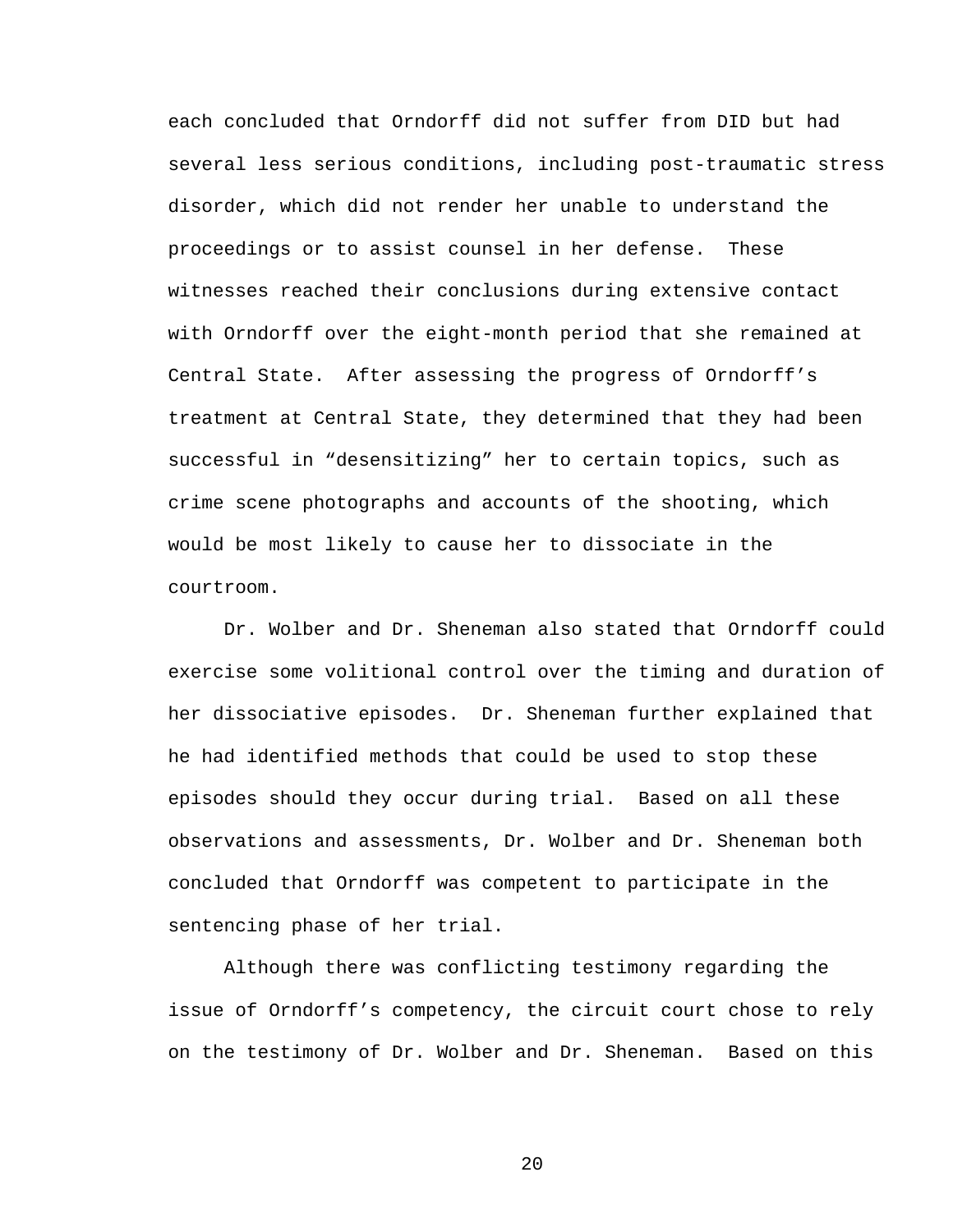evidentiary support for the circuit court's finding, we will not disturb that finding on appeal.

V.

We next consider Orndorff's argument that the Court of Appeals erred in approving the circuit court's denial of her motion for a new trial based on after-discovered evidence. Such a motion is a matter submitted to the sound discretion of the circuit court and will be granted only under unusual circumstances after particular care and caution has been given to the evidence presented. Commonwealth v. Tweed, 264 Va. 524, 528, 570 S.E.2d 797, 800 (2002); Stockton v. Commonwealth, 227 Va. 124, 149, 314 S.E.2d 371, 387 (1984); Fulcher v. Whitlow, 208 Va. 34, 37, 155 S.E.2d 362, 365 (1967).

A moving party's burden of proof before the circuit court on a motion for a new trial based on after-discovered evidence is well established. The moving party must establish that such evidence

(1) appears to have been discovered subsequent to the trial; (2) could not have been secured for use at the trial in the exercise of reasonable diligence by the movant; (3) is not merely cumulative, corroborative or collateral; and (4) is material, and such as should produce opposite results on the merits at another trial.

Odum, 225 Va. at 130, 301 S.E.2d at 149.

In the circuit court and on appeal, the Commonwealth has not disputed that Orndorff has met the first and third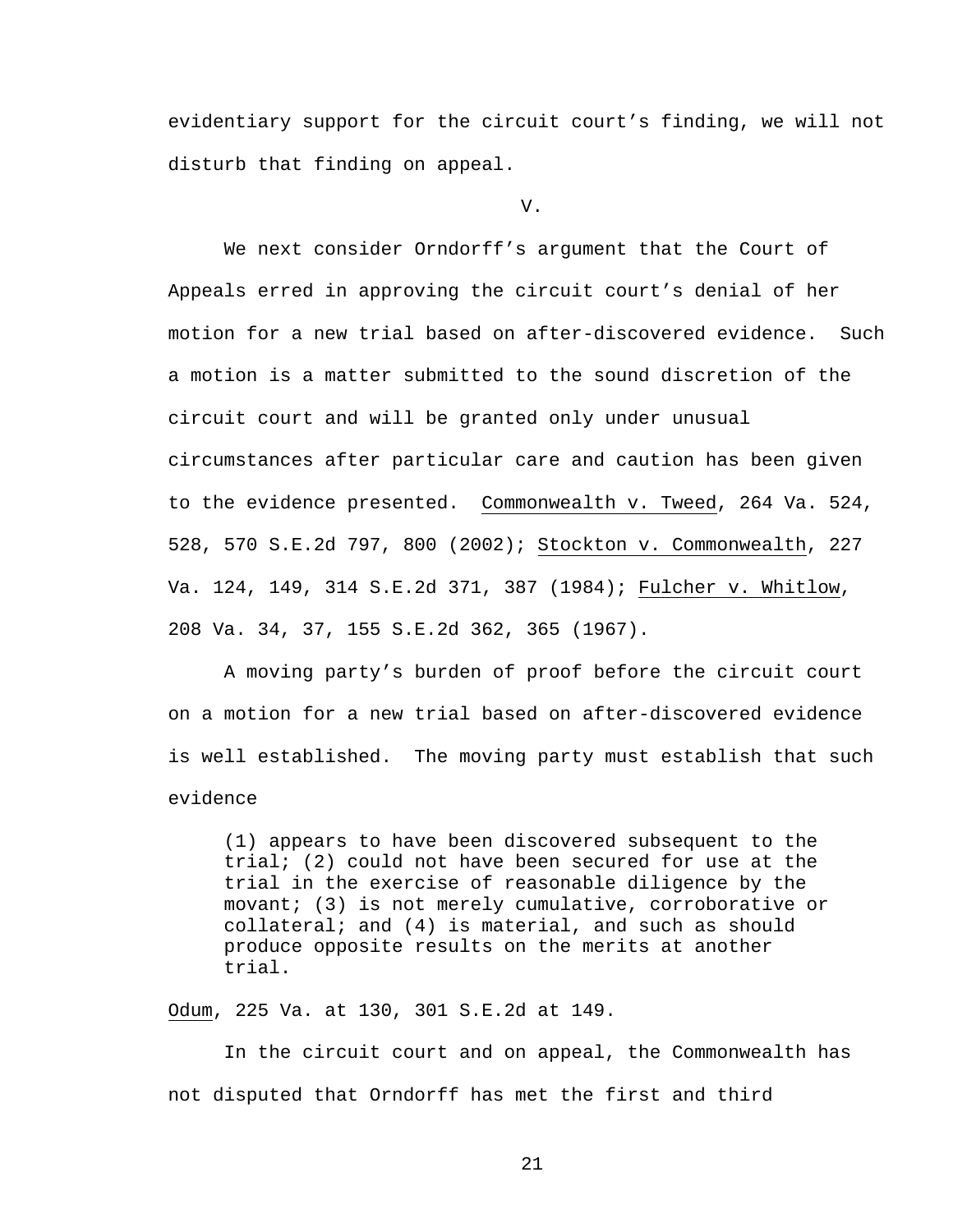requirements set forth above. The Commonwealth instead has asserted that Orndorff has failed to prove the second and fourth requirements of the Odum test, namely, those of "reasonable diligence" and "materiality." Because both the circuit court and the Court of Appeals confined their review of Orndorff's new trial motion to these two requirements, we likewise limit our consideration to the same requirements.

# A. Reasonable Diligence

Orndorff argues that the circuit court's failure to award her a new trial denied her the constitutional right to present a defense. She asserts that she exercised reasonable diligence before trial in securing the opinions of qualified medical expert witnesses to determine whether she had a mental condition that might support an insanity defense. Orndorff contends that the circuit court and the Court of Appeals did not adequately consider the fact that these expert witnesses were unable to render a diagnosis of DID until the appearance of her "alter" personalities after the guilt phase of the trial. Orndorff further maintains that the DID diagnosis was only one part of the after-discovered evidence, which also showed that at the time of the shooting one of her "alter" personalities committed the offense.

In response, the Commonwealth argues that Orndorff failed to exercise reasonable diligence in considering the implications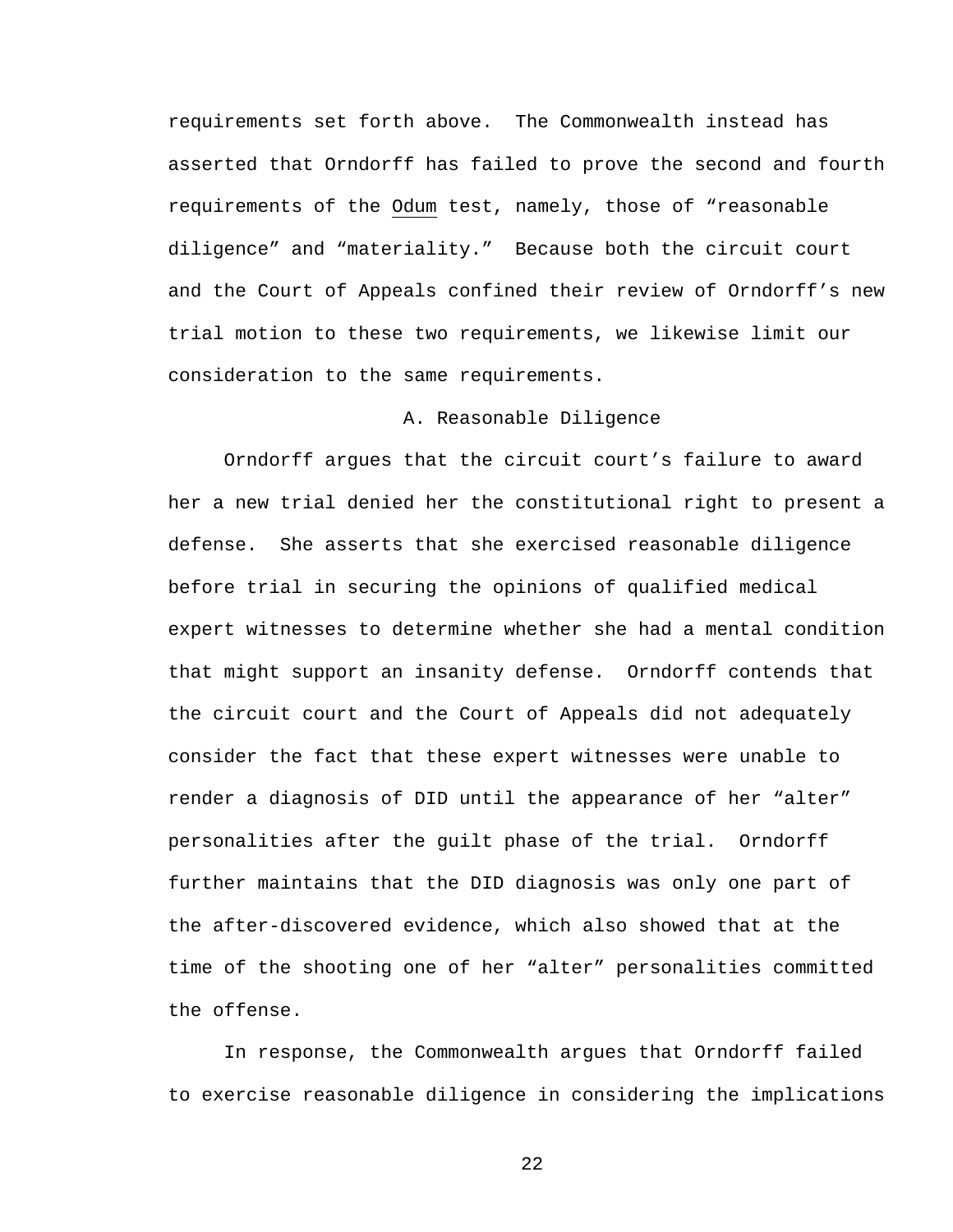of the evidence already known to her before trial. The Commonwealth contends that because this evidence, including the "911" conversation in which she asked for her "mommy," showed that Orndorff had experienced dissociative episodes, her expert witnesses could have reached a diagnosis of DID before the trial began. We disagree with the Commonwealth's arguments.

We previously have discussed the scope of the reasonable diligence requirement as it pertains to a motion for a new trial based on after-discovered evidence. In Mason v. Commonwealth, 154 Va. 890, 894-95, 153 S.E. 684, 685 (1930), we stated that

[w]hat is reasonable diligence depends upon the facts and circumstances of each particular case; the burden is on the mover to show to the court that he has exercised due or reasonable diligence to ascertain relevant facts before trial, and that such diligence did not reveal the existence of, nor show the probability of the existence of, the evidence now relied upon.

We conclude that the same definition of reasonable diligence applies to a moving party's duty to ascertain relevant expert opinions based on the facts of a case. Thus, in the present case, it was insufficient for Orndorff merely to prove that she could not have discovered the evidence of her DID by the exercise of reasonable diligence. She also was required to show that she actually attempted to secure such evidence in a diligent and timely manner but was prevented from obtaining the evidence for a particular reason. See Lewis v. Commonwealth,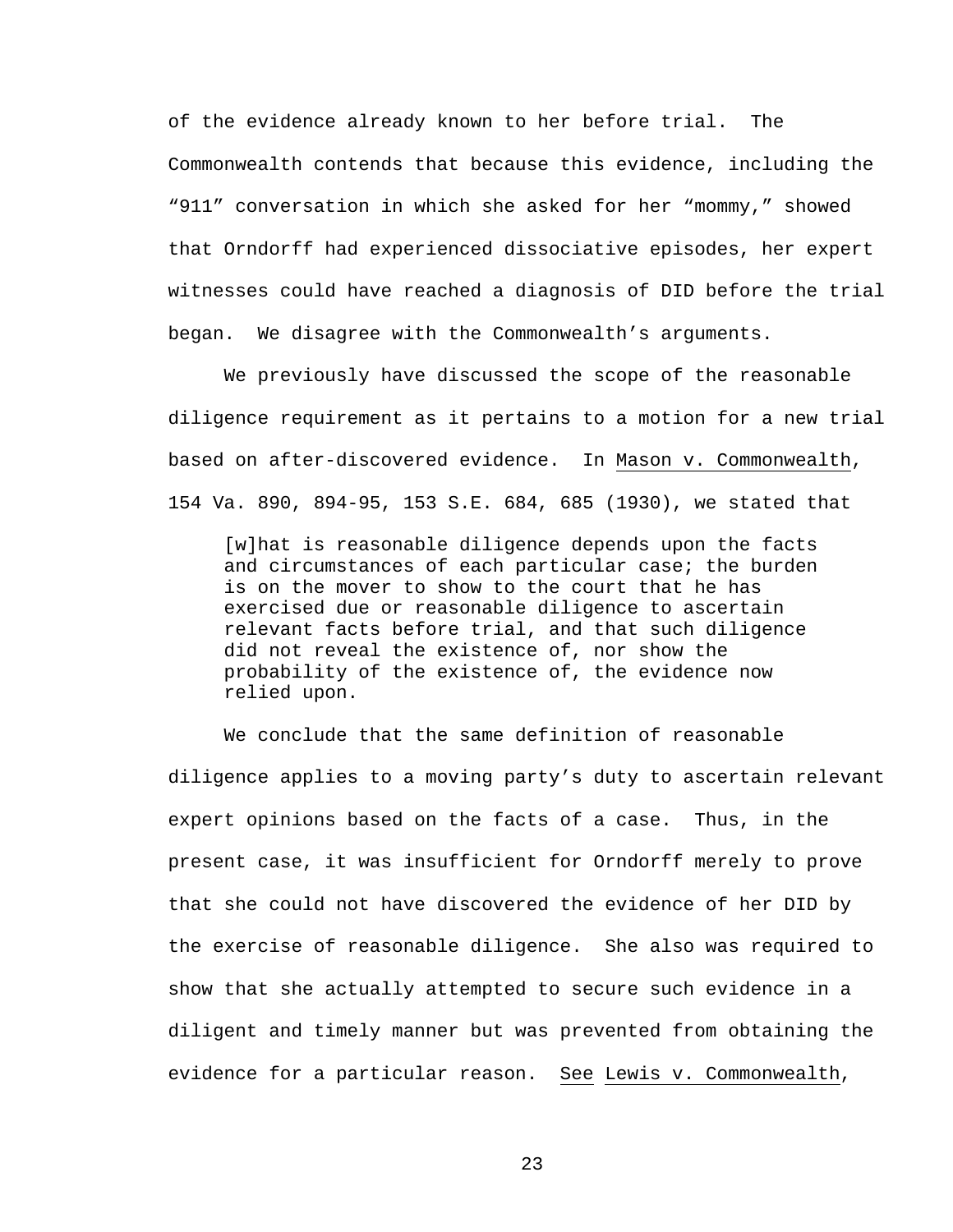209 Va. 602, 609, 166 S.E.2d 248, 253 (1969); Fulcher, 208 Va. at 38, 155 S.E.2d at 365.

We hold that the Court of Appeals erred in concluding that Orndorff failed to exercise such reasonable diligence in obtaining psychiatric and psychological evidence for her defense. Orndorff consulted Dr. Fiester, a forensic psychiatrist and authority on personality disorders, and Dr. van Gorp, a clinical psychologist, neuropsychologist, and an authority on malingering. Both experts were asked to determine whether Orndorff had any psychiatric or psychological disorders that might be relevant to her defense.

These medical experts performed a thorough analysis based on the available facts, including the "911" telephone conversation and their personal interviews and testing of Orndorff, and submitted their findings to Orndorff's counsel. Dr. Fiester and Dr. van Gorp specifically concluded that although Orndorff had experienced dissociative episodes, she did not suffer from DID or any other mental disorder that could potentially support an insanity defense.

According to these witnesses, Orndorff's disorder was not fully revealed until after she manifested the personality of a 12-year-old child following the jury verdict in the guilt phase of the trial. When asked to explain why he had not identified this condition earlier, Dr. van Gorp testified that a diagnosis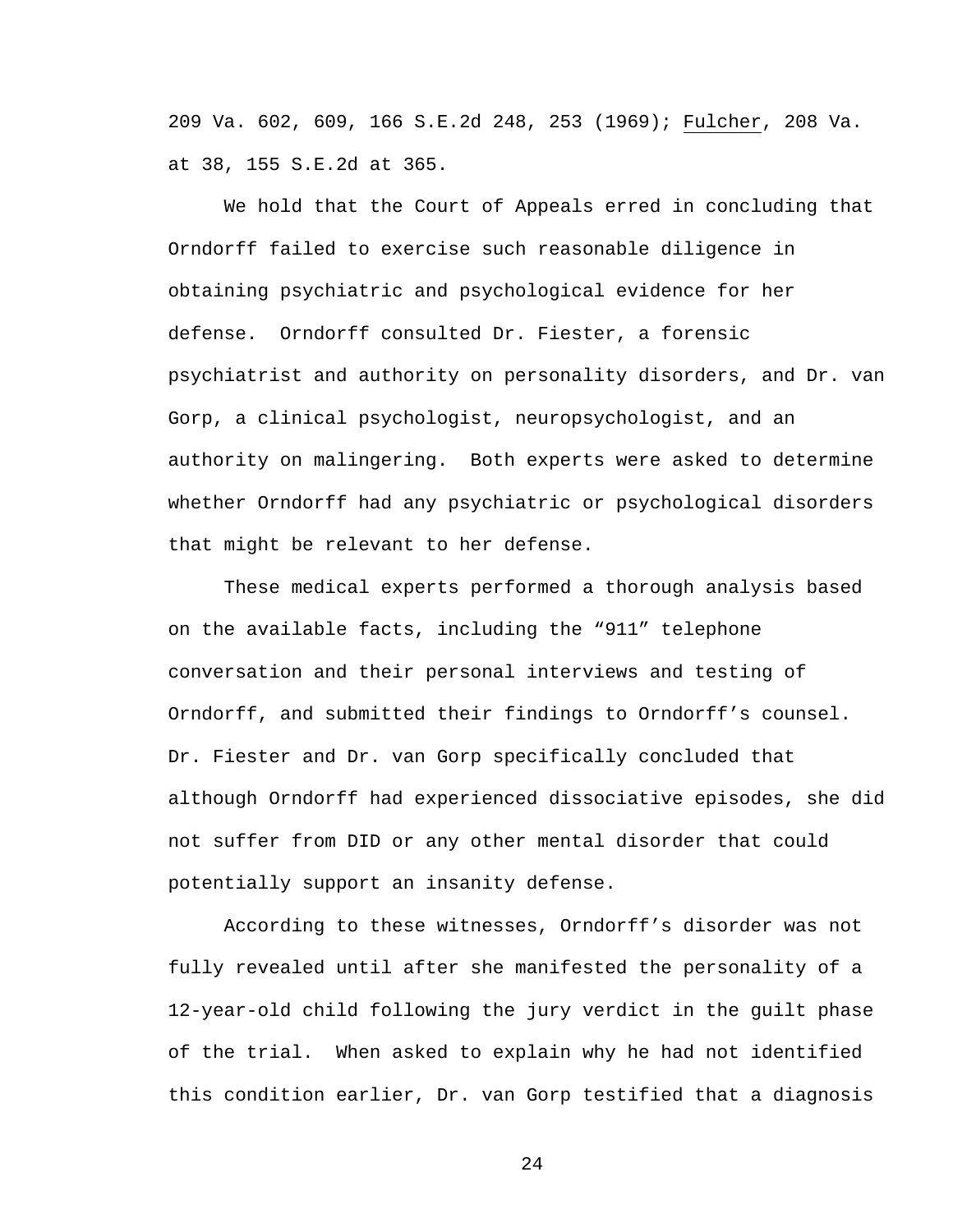of DID "can only be made when [a patient's] various alters, or separate personalities, emerge." Dr. Fiester likewise stated that DID can only be diagnosed when there is "the presence of a separate identity."

The Court of Appeals, however, held that Orndorff did not meet the reasonable diligence component of the Odum test because her experts could have discovered earlier the several symptoms of DID that they later identified. We disagree with this holding because it improperly shifted the focus of the reasonable diligence inquiry by effectively assigning to Orndorff's counsel the responsibility for reaching a different medical diagnosis.

The reasonable diligence inquiry addresses the sufficiency of counsel's actions, not the actions of medical professionals retained by counsel. Thus, although counsel may be required under the facts of a given case to obtain additional or different expert opinions to satisfy counsel's duty of due diligence, defense counsel's efforts here were sufficient. The particular areas of specialty held by Dr. Fiester and Dr. van Gorp directly involved the medical issues presented in this case, and they both conducted a thorough and well-reasoned analysis of those issues in their evaluations of Orndorff's condition.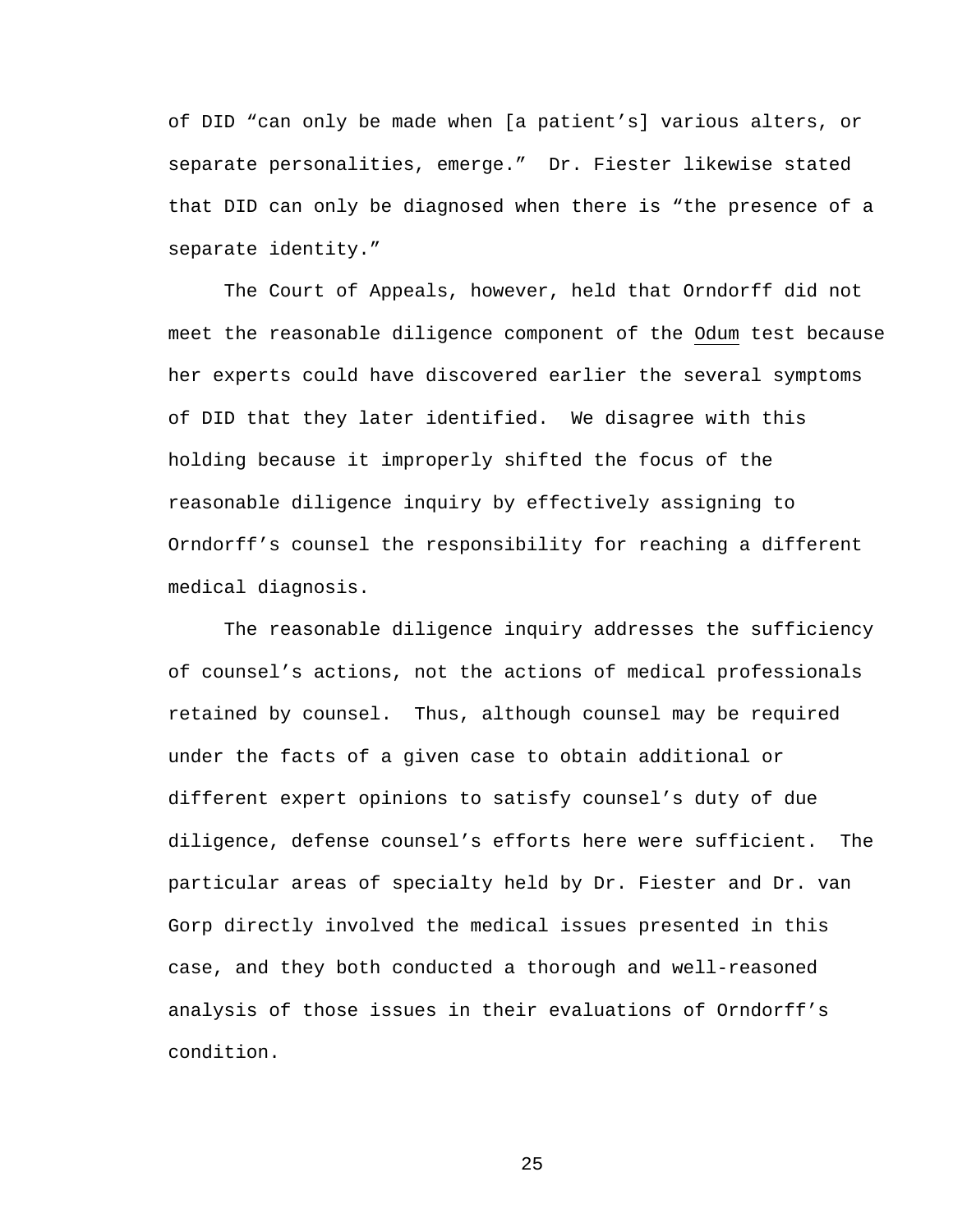While Dr. Dell and Dr. Lowenstein testified at the sentencing phase that Orndorff exhibited clear symptoms of DID before trial, their suggestion that the DID illness could have been diagnosed earlier did not shift that duty of evaluating the various symptoms from Orndorff's medical experts to her counsel. Therefore, we conclude that when presented with Dr. Fiester's and Dr. van Gorp's opinions that Orndorff did not have a mental disorder that might support an insanity defense, Orndorff's counsel reasonably relied on those opinions and were not required to seek the opinions of other experts. Accordingly, we hold that the Court of Appeals erred in concluding that Orndorff failed to meet the "reasonable diligence" requirement for a new trial based on after-discovered evidence.

# B. Materiality

We next consider the Court of Appeals' holding that Orndorff failed to satisfy the "materiality" requirement of the Odum test. Orndorff contends that the circuit court abused its discretion in denying her motion for a new trial by relying on the failure of the jury to mitigate her punishment after hearing evidence of her mental illness in the sentencing phase of the trial. Orndorff maintains that the correct standard for determining whether to grant a new trial is whether a new, unbiased jury would have accepted her evidence of an insanity defense.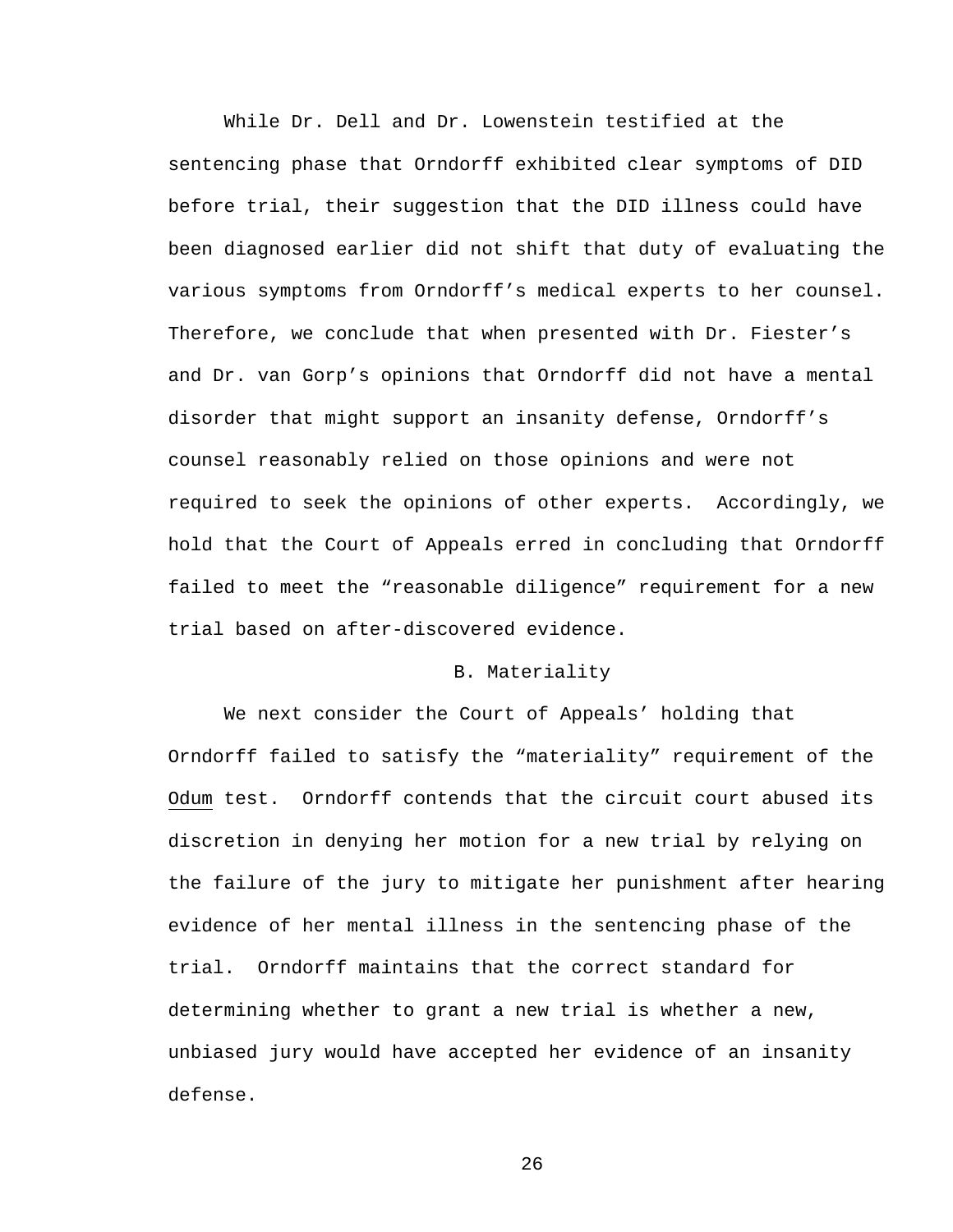The Commonwealth replies that the circuit court and the Court of Appeals properly relied on the jury's apparent rejection of the DID evidence at the sentencing phase in determining whether another jury would reach a different result on the merits at a new trial. The Commonwealth also notes that it presented substantial testimony at the sentencing phase to counter Orndorff's evidence, and that this evidence further supports the circuit court's denial of the new trial motion. We disagree with the Commonwealth's arguments.

As stated above, under the "materiality" requirement of the Odum test, Orndorff was required to prove that the evidence in question was "material, and such as should produce opposite results on the merits at another trial." 225 Va. at 130, 301 S.E.2d at 149. This established standard has also been expressed as requiring that the evidence be such that it "ought to produce opposite results on the merits" at another trial. Lewis v. Commonwealth, 209 Va. at 608-09, 166 S.E.2d at 253 (quoting Reiber v. James M. Duncan, Jr. & Assocs., Inc., 206 Va. 657, 663, 145 S.E.2d 157, 162 (1965)).

When, as here, the evidence supporting the new trial motion is contradicted by evidence in opposition to the motion, the circuit court is not permitted to presume that the moving party's evidence is true but is required to weigh all the evidence presented in determining whether the moving party has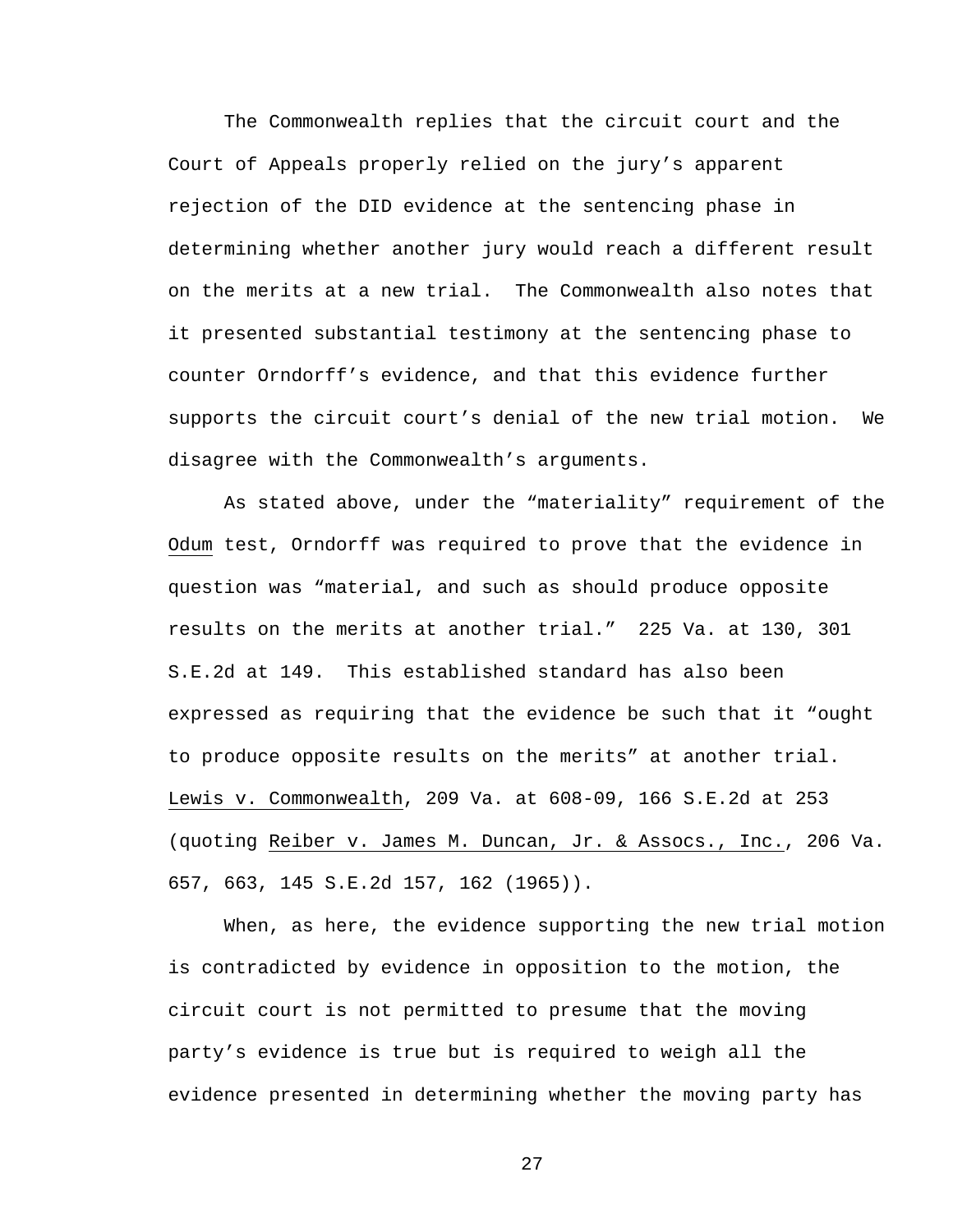satisfied the materiality standard articulated in Odum. See Fulcher, 208 Va. at 38, 155 S.E.2d at 365; Independent Cab Ass'n v. LaTouche, 197 Va. 367, 377-78, 89 S.E.2d 320, 327 (1955); Henry v. Commonwealth, 195 Va. 281, 294, 77 S.E.2d 863, 871 (1953); Zimmerman v. Commonwealth, 167 Va. 578, 586-87, 189 S.E. 144, 148 (1937); Holmes v. Commonwealth, 156 Va. 963, 969, 157 S.E. 554, 556 (1931). Thus, when a circuit court is presented with conflicting evidence in considering a motion for a new trial, the court's role resembles that of a fact finder in determining whether the evidence is such that it should produce an opposite result on the merits at a new trial. See Zimmerman, 167 Va. at 587, 189 S.E. at 148; Holmes, 156 Va. at 969, 157 S.E. at 556.

In the present case, the circuit court did not weigh the conflicting evidence at issue but instead relied on the jury's apparent rejection of the mitigation evidence presented during the sentencing phase. We conclude that the circuit court's reliance on the jury's sentencing decision was error because the court substituted in place of its own judgment the reaction of a jury that had already resolved crucial credibility issues against Orndorff in the guilt phase of trial. Under the Odum test, the circuit court was required to make its own determination whether a new jury that had not previously considered the evidence in the case should reach a different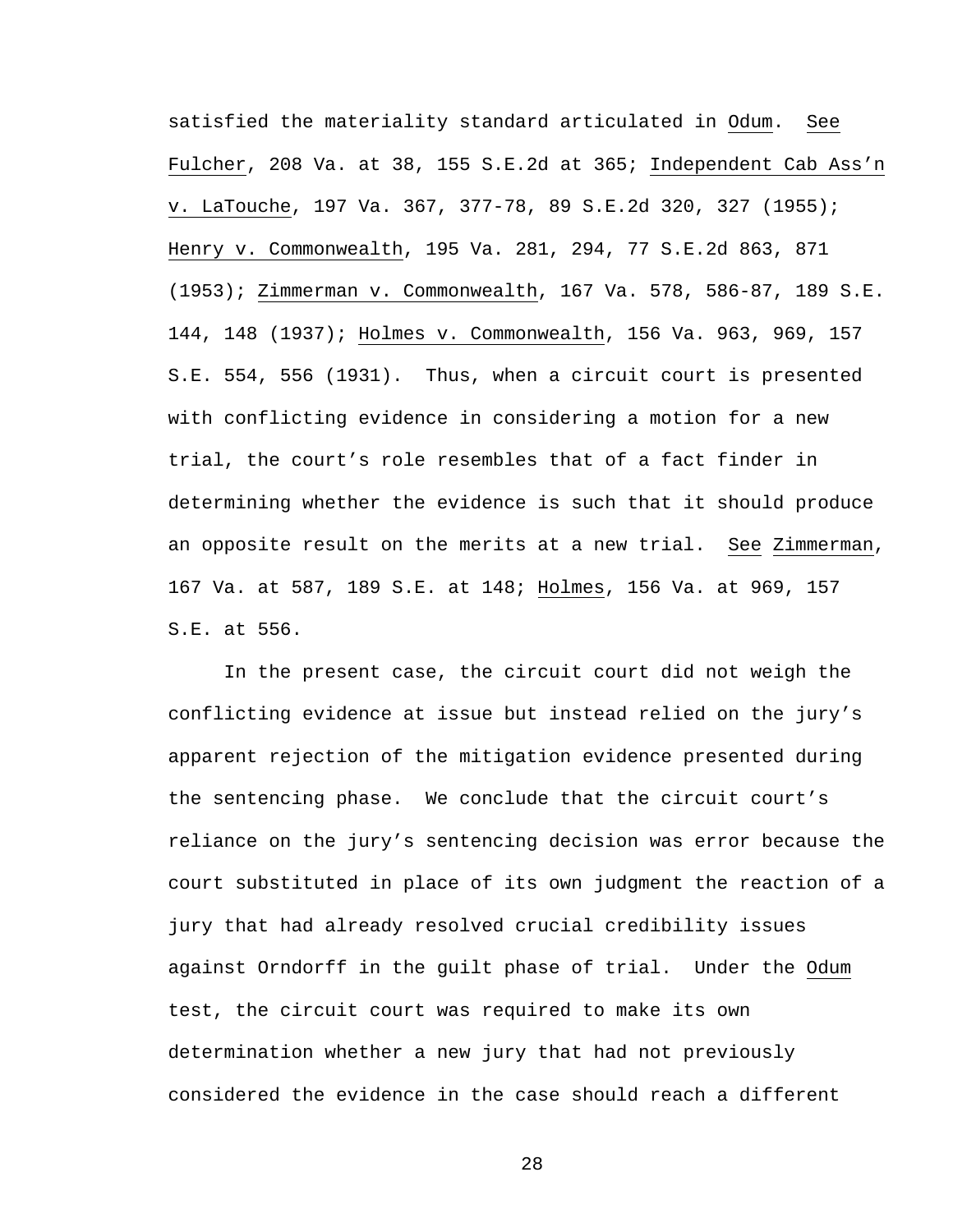result on the merits at a new trial. 225 Va. at 130, 301 S.E.2d at 149.

We further conclude that the Court of Appeals erred in approving the circuit court's judgment on the same basis as that articulated by the circuit court. Because the circuit court employed an improper legal standard in exercising its discretionary function, the standard of appellate review examining whether the court abused its discretion could not be applied. See Thomas v. Commonwealth, 263 Va. 216, 233, 559 S.E.2d 652, 661 (2002). Instead, the proper remedy for the circuit court's error was to remand the case to that court for proper application of the Odum materiality test based on the conflicting evidence already offered regarding the new trial motion. Thus, we now direct that this case be remanded to the circuit court so that the court may take this action to determine whether Orndorff, the moving party on the new trial motion, has met her burden of satisfying the Odum materiality requirement. $^2$ 

We decline the Commonwealth's request that we also decide the question of law whether a defendant who suffers from DID and commits an act allegedly performed by one of the defendant's

<sup>2</sup>  $2$  In light of our holding, we need not address Orndorff's additional contention that the Court of Appeals construed her introduction of mitigating evidence at the sentencing phase as an implied waiver of her right to present that evidence to a new jury in a new trial.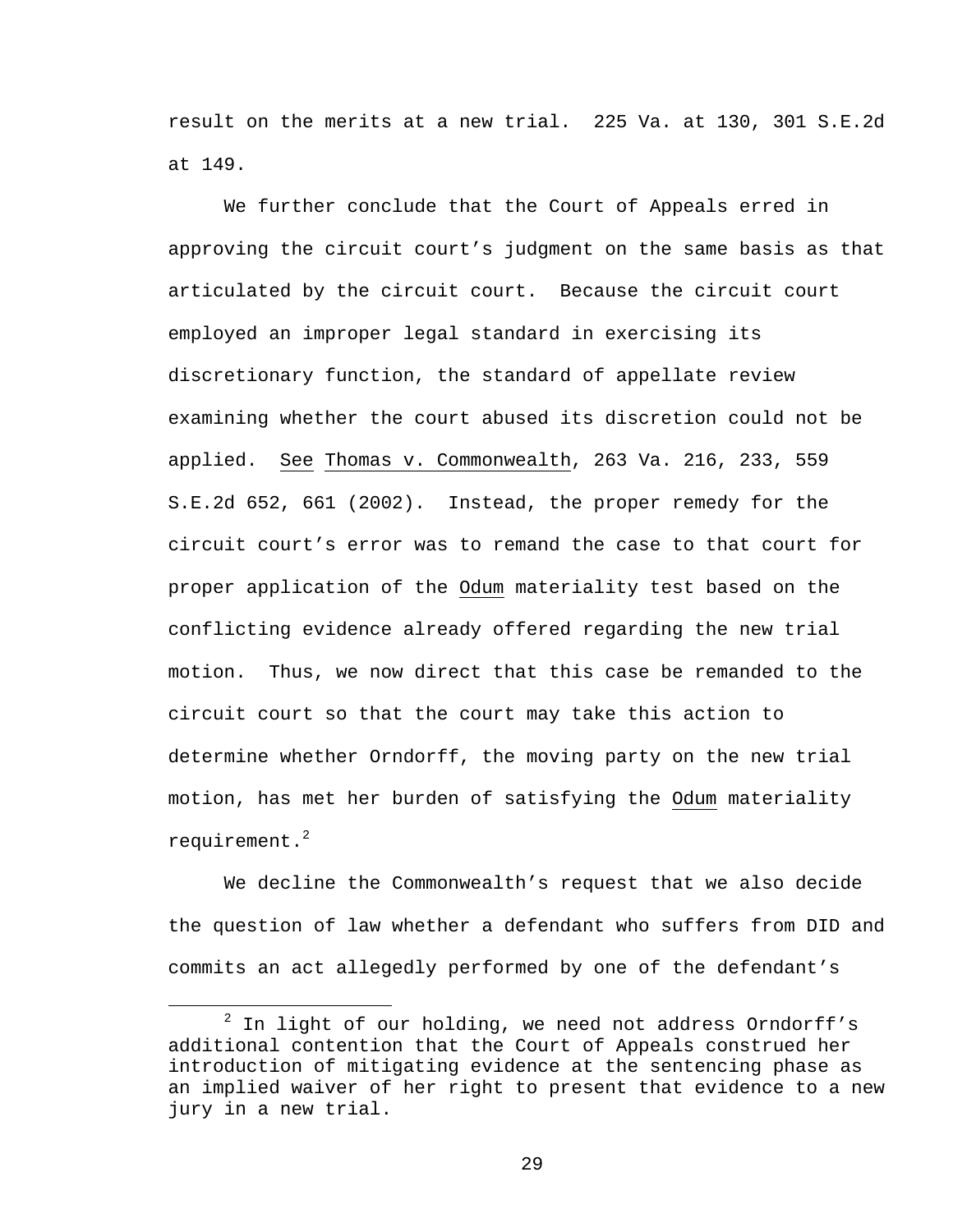"alter" personalities may assert an insanity defense at a criminal trial on those charges. Because the circuit court did not rule on this issue, we will not resolve it here, nor will we speculate whether the circuit court will be required to reach that issue in conducting its "materiality" analysis on remand.

We emphasize, however, that the appellate courts of this Commonwealth have not yet decided this issue. In addition, we note that our review of the decisions of other jurisdictions reveals an absence of any consensus regarding the recognition of a DID-based insanity defense. See, e.g., United States v. Denny-Shaffer, 2 F.3d 999, 1016 (10th Cir. 1993) (insanity defense should have been submitted to jury based on evidence that defendant's "host" personality was not in control of "alter" personality and was not aware of "alter" personality's control of defendant's physical actions); Kirkland v. State, 304 S.E.2d 561, 564 (Ga. Ct. App. 1983) (criminal responsibility of defendant must be assessed according to defendant's state of mind under personality acting at time crime committed); State v. Halcomb, 510 N.W.2d 344, 351 (Neb. Ct. App. 1993) (defendant criminally responsible for actions because irrespective whether "alter" personality acted in commission of crimes, defendant alone committed those acts and there was no evidence that he met criteria for insanity defense); State v. Grimsley, 444 N.E.2d 1071, 1075-76 (Ohio Ct. App. 1982) (criminal responsibility of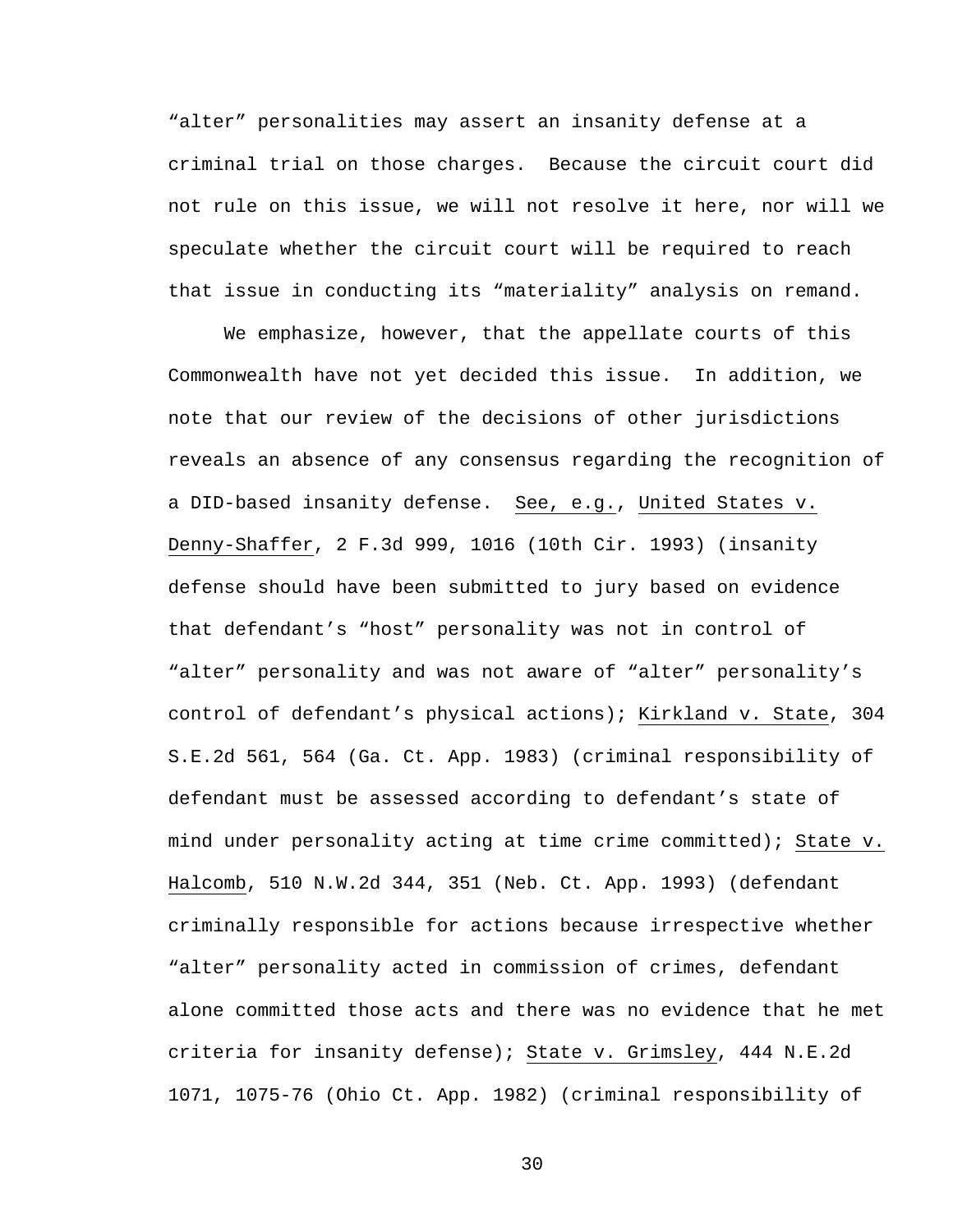defendant is determined based on whether defendant was aware of actions of "alter" personality controlling her behavior so as to render those actions product of her own volition); State v. Greene, 984 P.2d 1024, 1029 (Wash. 1999) (declining to adopt specific legal standard for assessing sanity of criminal defendant suffering from DID due to inadequacy of legal authority on subject and insufficiency of record before court); State v. Lockhart, 542 S.E.2d 443, 455 (W. Va. 2000) (refusing to adopt any specific test for admission of expert testimony in DID cases and holding that such testimony must be evaluated on case-by-case basis).

### VI.

In conclusion, we hold that the Court of Appeals did not err in approving the circuit court's determination that Orndorff was competent to stand trial in the sentencing phase of the proceedings. We further hold, however, that the Court of Appeals erred in approving the part of the circuit court's judgment holding that Orndorff failed to meet her burden of proving the "reasonable diligence" component of the Odum test. We also hold that the Court of Appeals erred in approving the part of the circuit court's judgment that misapplied the "materiality" component of the Odum test. For these reasons, we will affirm in part, and reverse in part, the Court of Appeals' judgment. We will remand the case to the Court of Appeals for